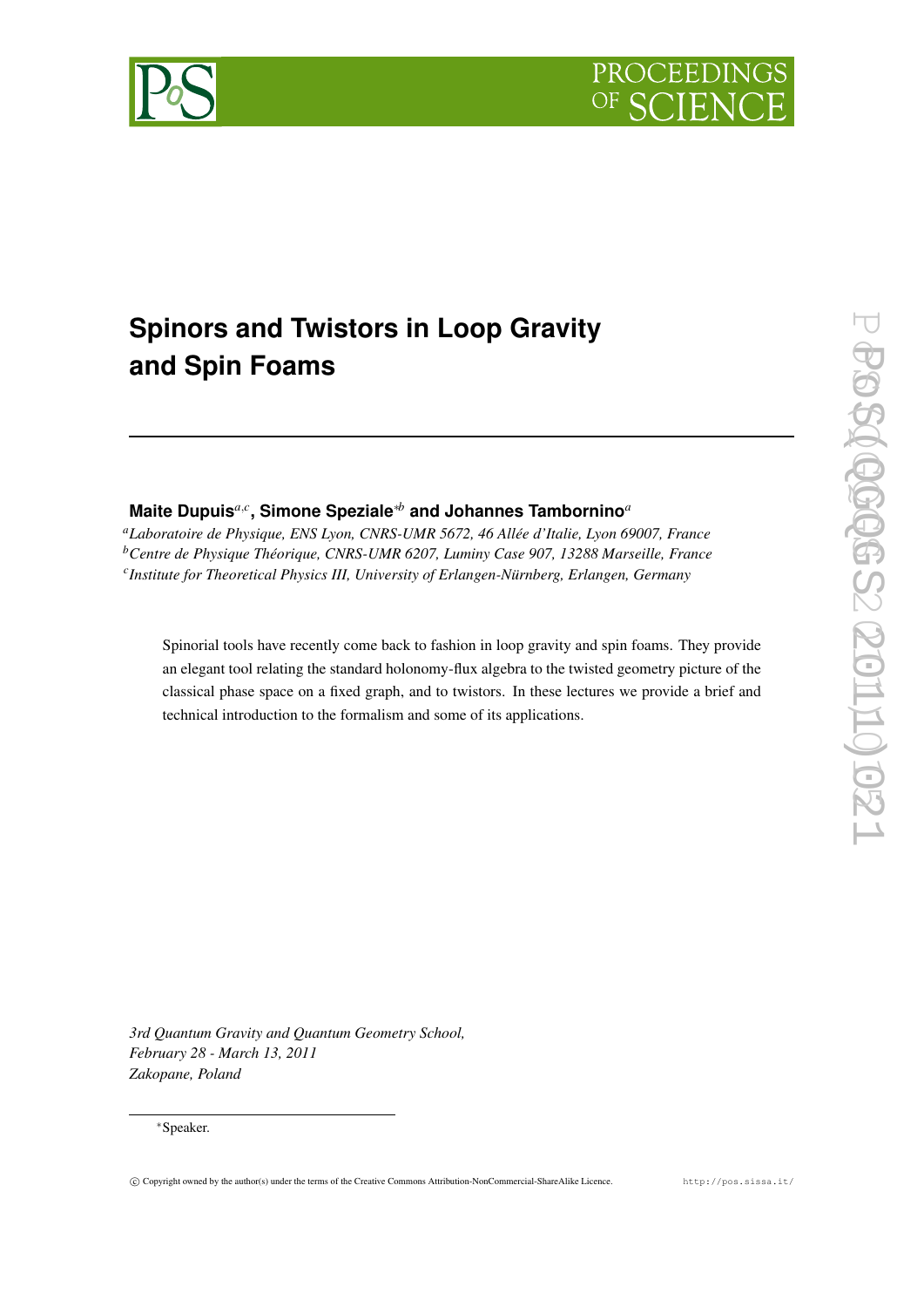#### <span id="page-1-0"></span>1. Introduction

The Hilbert space  $\mathcal{H}_{\text{LOG}}$  used in loop quantum gravity can be heuristically understood as a collection of certain Hilbert spaces associated to all possible graphs.<sup>1</sup> While being big enough to represent the infinite number of degrees of freedom of the gravitational field, the space is made of simple building blocks, the finite-dimensional Hilbert spaces  $\mathcal{H}_{\Gamma} = L^2(SU(2)^E, d^E g)$ , where *E* is the number of edges of that graph and  $d^E g$  the product Haar measure. Each graph space carries only a finite number of degrees of freedom, therefore  $\mathcal{H}_{\Gamma} \subset \mathcal{H}_{\text{LOG}}$  corresponds to a truncation of the full theory [\[1](#page-14-0)]. The resulting finite degrees of freedom are usually interpreted in terms of continuous but distributional configurations of the gravitational field  $[2, 3]$  $[2, 3]$  $[2, 3]$ .<sup>2</sup> On the other hand, it has been shown in [\[7,](#page-14-0) [8](#page-14-0)] and then [\[1,](#page-14-0) [9](#page-14-0)] that the same degrees of freedom describe a new discretized version of general relativity, more general than Regge calculus, called *twisted geometries*. These are discrete geometries where each building block is described by an elementary polyhedron; however, the polyhedra are glued together in a "twisted" way such that the resulting metric is discontinuous at the faces. Spin network functions, which form an orthogonal basis of each  $\mathcal{H}_{\Gamma}$ , can therefore be interpreted as the quantum versions of these polyhedral geometries [[9](#page-14-0)]. Related ideas have been pushed further in [\[10](#page-14-0), [11,](#page-14-0) [12\]](#page-14-0), and unraveled a powerful U(*N*) symmetry in the intertwiner space.

Remarkably, all these structures are captured in a simple and elegant way using spinors. This is rooted in the elementary fact that Lie groups carry a complex structure which can be used to give a representation of the algebra in terms of harmonic oscillators. The fundamental space  $\mathcal{H}_{\Gamma}$ , and the classical phase space behind it, can be described using spinors and twistors. This is done associating a spinors to each half-edge of the graph, and leads to the usual variables, a group element and a Lie-algebra element on each edge. In these short lectures, we give a concise introduction to the formalism, and some of its applications.

#### 2. Twisted geometries, spinors and null twistors

The non-gauge-invariant Hilbert space  $\mathcal{H}_{\Gamma}$  is a tensor product of individual spaces associated to each edge  $e$ ,  $\mathcal{H}_e = L^2(SU(2))$ . Hence, for the moment we restrict attention to a single edge. The space carries a representation of the angular momentum algebra as derivative operators, and the matrix elements of SU(2) group elements as multiplicative operators. The total algebra is known as holonomy-flux algebra, from its interpretation in terms of Ashtekar variables. The space is a quantum version of the phase space  $T^*SU(2)$ , the cotangent bundle of  $SU(2)$ , with its canonical Poisson algebra. The bundle trivializes as  $T^*SU(2) \simeq SU(2) \times SU(2)$ . Accordingly, it can be parameterized using coordinates  $(g, X) \in SU(2) \times SU(2)$ , with g being the holonomy of the Ashtekar connection *A* along the edge *e*, and *X* the flux of the densitized triad *E* along a surface dual to the edge and infinitesimally near its initial point.

<sup>&</sup>lt;sup>1</sup>In loop gravity the Hilbert space associated to a graph  $\Gamma$  is given by  $\mathcal{H}_{\Gamma} := L^2(\mathrm{SU}(2)^E, d^E g)$  where *E* is the number of edges of that graph and  $d^E g$  the product Haar measure. The Hilbert space of the continuum theory arises from the individual graph-Hilbert spaces as an inductive limit  $\mathcal{H}_{\text{LOG}} := \overline{\cup_{\Gamma} \mathcal{H}_{\Gamma}/\sim}$ , where  $\sim$  denotes an equivalence relation between states living on different graphs and the completion in an appropriate topology is taken.

<sup>&</sup>lt;sup>2</sup>An alternative but analogously continuous interpretation has been proposed in [[4](#page-14-0), [5](#page-14-0)]. See also [[6](#page-14-0)] for a related Hilbert space representation based on the non-commutative flux variables.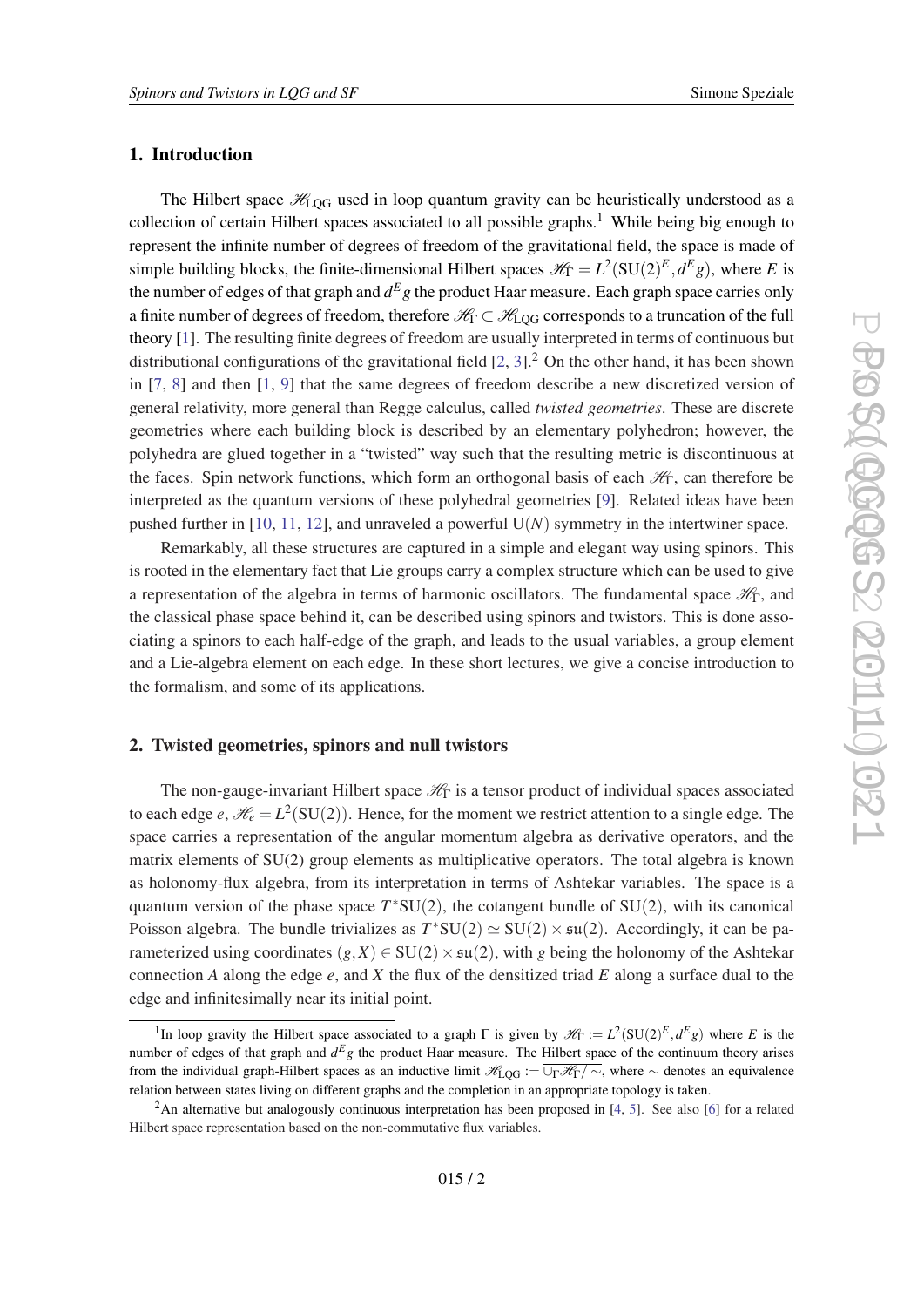<span id="page-2-0"></span>This structure can be easily obtained from the simpler space  $\mathbb{T} = \mathbb{C}^2 \times \mathbb{C}^2$  with canonical Poisson brackets [[8](#page-14-0)]. One considers two spinors, say  $|z\rangle$  and  $|\tilde{z}\rangle$ , living respectively at the initial and final vertex of *e*. <sup>3</sup> Each spinor is equipped with the canonical symplectic structure

$$
\{|z\rangle, \langle z|\} = -i \mathbb{I}.\tag{2.1}
$$

We construct a vector in  $\mathbb{R}^3$  by projection onto the Pauli matrices,

$$
\vec{X}(z) := \frac{1}{2} \langle z | \vec{\sigma} | z \rangle,\tag{2.2}
$$

invertible up to a phase:  $|z\rangle$  and  $e^{i\varphi}|z\rangle$  define the same vector. Using (2.1), it is easy to see that the vector carries a Poisson representation of the Lie algebra su(2),

$$
\{X^i(z), X^j(z)\} = \varepsilon^{ijk} X^k(z). \tag{2.3}
$$

Similarly, we obtain an independent representation of the algebra using the second spinor,  $|\tilde{z}\rangle$ , which we denote as  $\widetilde{X}(\widetilde{z})$ , or  $\widetilde{X}$  in short. Then, we define the matrix [[11\]](#page-14-0)

$$
g(z,\tilde{z}) := \frac{|z\rangle[\tilde{z}| - |z|\langle\tilde{z}|}{\sqrt{\langle z|z\rangle\langle\tilde{z}|\tilde{z}\rangle}},\tag{2.4}
$$

which is well-defined provided the norm of both spinors is non-zero. Such singular configurations can be safely excluded, as we explain below, and in the following we will often restrict attention to the space  $\mathbb{C}^2_* := \mathbb{C}^2 - \{\langle z|z\rangle = 0\}$ . Notice that  $g|\tilde{z}\rangle = -\alpha|z|$ , where the proportionality coefficient  $\alpha$  is the ratio of the spinor norms.

Consider then the following *area matching* constraint in  $\mathbb{T}_*$ ,

$$
\mathcal{M} := \langle z | z \rangle - \langle \tilde{z} | \tilde{z} \rangle = 0. \tag{2.5}
$$

The constraint ensures that the two vectors have the same norm,  $|\vec{X}| = |\vec{X}|$ , and that *g* is unitary and of unit determinant. It generates  $U(1)$  transformations on the spinors.<sup>4</sup>

$$
|z\rangle \stackrel{\mathrm{U}(1)}{\rightarrow} e^{i\theta} |z\rangle, \qquad |\tilde{z}\rangle \stackrel{\mathrm{U}(1)}{\rightarrow} e^{-i\theta} |\tilde{z}\rangle, \tag{2.6}
$$

that leave invariant  $X, \tilde{X}$  as well as the group element g. Hence, they provide coordinates for the six-dimensional phase space obtained by symplectic reduction  $\mathbb{T}_*/\mathcal{M}$ . Furthermore, the Poisson algebra induced on the constraint hypersurface  $\mathcal{M} = 0$  is the canonical one of  $T^*SU(2)$ , that is

$$
\{X_i, X_j\} = \varepsilon_{ijk} X_k, \quad \{\widetilde{X}_i, \widetilde{X}_j\} = \varepsilon^{ij}{}_k \widetilde{X}_k, \quad \{X_i, \widetilde{X}_j\} = 0,
$$
  

$$
\{X_i, g\} = -\tau_i g, \quad \{\widetilde{X}_i, g\} = g\tau_i, \quad \{g_{AB}, g_{CD}\} = 0.
$$
 (2.7)

<sup>3</sup>Recall that  $\Gamma$  is an oriented graph. Our notation is as follows:  $\sigma_i$  are the Pauli matrices,  $\tau_i = -i/2\sigma_i$  the Hermitian generators. A spinor  $|z\rangle \in \mathbb{C}^2$  has components  $z^0, z^1$ , and a dual  $|z| := \varepsilon |\bar{z}\rangle$ , where  $\varepsilon = -i\sigma_2$ . The inner product on  $\mathbb{C}^2$  is denoted by  $\langle z|w\rangle := \bar{z}^0w^0 + \bar{z}^1w^1$ . Dirac's notation is adopted to avoid explicit indices, however the reader should keep in mind that we are dealing here with *classical* spinors, and not quantum states.

$$
e^{\{\theta\mathscr{M},\cdot\}}|z\rangle := \sum_{n}\frac{\theta^n}{n!}\{\mathscr{M},|z\rangle\}_{(n)} = e^{i\theta}|z\rangle.
$$

<sup>&</sup>lt;sup>4</sup>The finite action is obtained via the exponential map,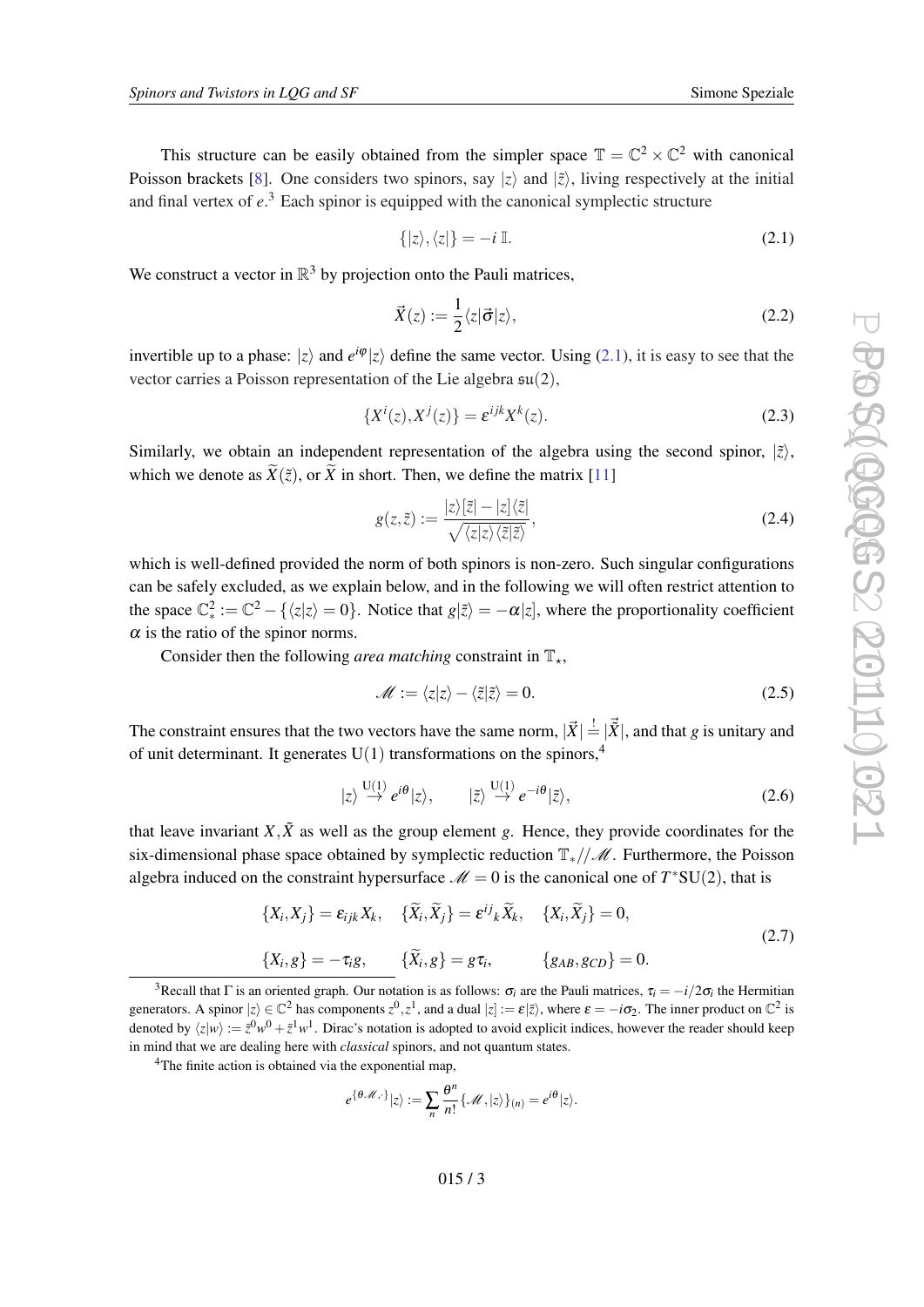<span id="page-3-0"></span>The two vectors  $X(z)$  and  $\tilde{X}(\tilde{z})$  turn out to be related via the adjoint representation,

$$
\tilde{X}(\tilde{z}) = -g^{-1}(z, \tilde{z})X(z)g(z, \tilde{z}).
$$
\n(2.8)

That is, *X* and  $\tilde{X}$  are the alternative parameterizations of  $T^*SU(2)$  by right- and left-invariant vector fields. The results are summarized by the following theorem.

**Theorem 1.** [\[8\]](#page-14-0) The symplectic reduction of the space  $\mathbb{C}_{*}^{2}\times\mathbb{C}_{*}^{2}$  by the constraint M is isomorphic *to the cotangent bundle*  $T^*SU(2) - \{|X| = 0\}$  *as a symplectic space.* 

Finally, the isomorphism can be extended to the full space  $T^*SU(2)$  by suitable reduction on the singular configurations of zero norm, which ensures that one recovers the right topology.<sup>5</sup> The theorem provides a classical counterpart to the well-known Schwinger representation of the quantum angular momentum. It shows that the Hilbert space  $\mathcal{H}_e$ , associated to a single edge in loop gravity, can be understood as the quantization of (a certain symplectic reduction of) the classical phase space spanned by two spinors, interpreted as living on the initial and final vertex respectively.

#### 2.1 Twisted geometries

The spinorial description is related to twisted geometries in a simple way. Recall [\[7\]](#page-14-0) that twisted geometries parameterize  $T^*SU(2)$  in terms of a conjugated pair  $(\lambda, \xi) \in \mathbb{R}^+ \times S^1$  and two unit vectors  $N(\zeta)$  and  $\widetilde{N}(\zeta)$ , where  $\zeta$  and  $\zeta$  are stereographic complex coordinates on  $S^2$ . Then, the relation to spinors is given by the map

$$
\lambda = \frac{\langle z|z \rangle}{2}, \qquad \xi = -2\arg(z^1) - 2\arg(\tilde{z}^1), \qquad \zeta = \frac{z^0}{z^1}, \qquad \widetilde{\zeta} = \frac{\tilde{z}^0}{\tilde{z}^1}.
$$
 (2.9)

The last two equations can be recognized as Hopf projections  $S^3 \to S^2$ . Using [\(2.2\)](#page-2-0), we immediately get  $X(z) \equiv \lambda N(\zeta)$ . In terms of these variables, the Poisson algebra [\(2.7\)](#page-2-0) reads

$$
\{X_i, X_j\} = \varepsilon_{ijk} X_k, \quad \{\tilde{X}_i, \tilde{X}_j\} = \varepsilon^{ij}{}_k \tilde{X}_k, \quad \{X_i, \tilde{X}_j\} = 0,
$$
\n
$$
\{\lambda, \xi\} = 1, \quad \{\xi, X_i\} = L_i(\zeta), \quad \{\xi, \tilde{X}_i\} = L_i(\tilde{\zeta}),
$$
\n(2.10)

where

$$
L(\zeta) = (-\bar{\zeta}, -\zeta, 1) \tag{2.11}
$$

is a connection for the Hopf bundle compatible with the Hopf section. As anticipated,  $\lambda$  and  $\xi$  are conjugate variables.

<sup>&</sup>lt;sup>5</sup>At the singular points, we have the following two different spaces: on the spinor side,  $\mathbb{T}$  such that  $\langle z|z \rangle = \langle \bar{z}|\bar{z} \rangle = 0$ describes the manifold  $S^1 \times S^2 \times S^2$ ; on the SU(2) side,  $|X| = 0$  describes the manifold  $S^3 \cong S^1 \times S^2$ . The reduction needed to include the singular configurations consists simply of identifying the two  $S<sup>2</sup>$  of the spinor side. See [\[7\]](#page-14-0) for details.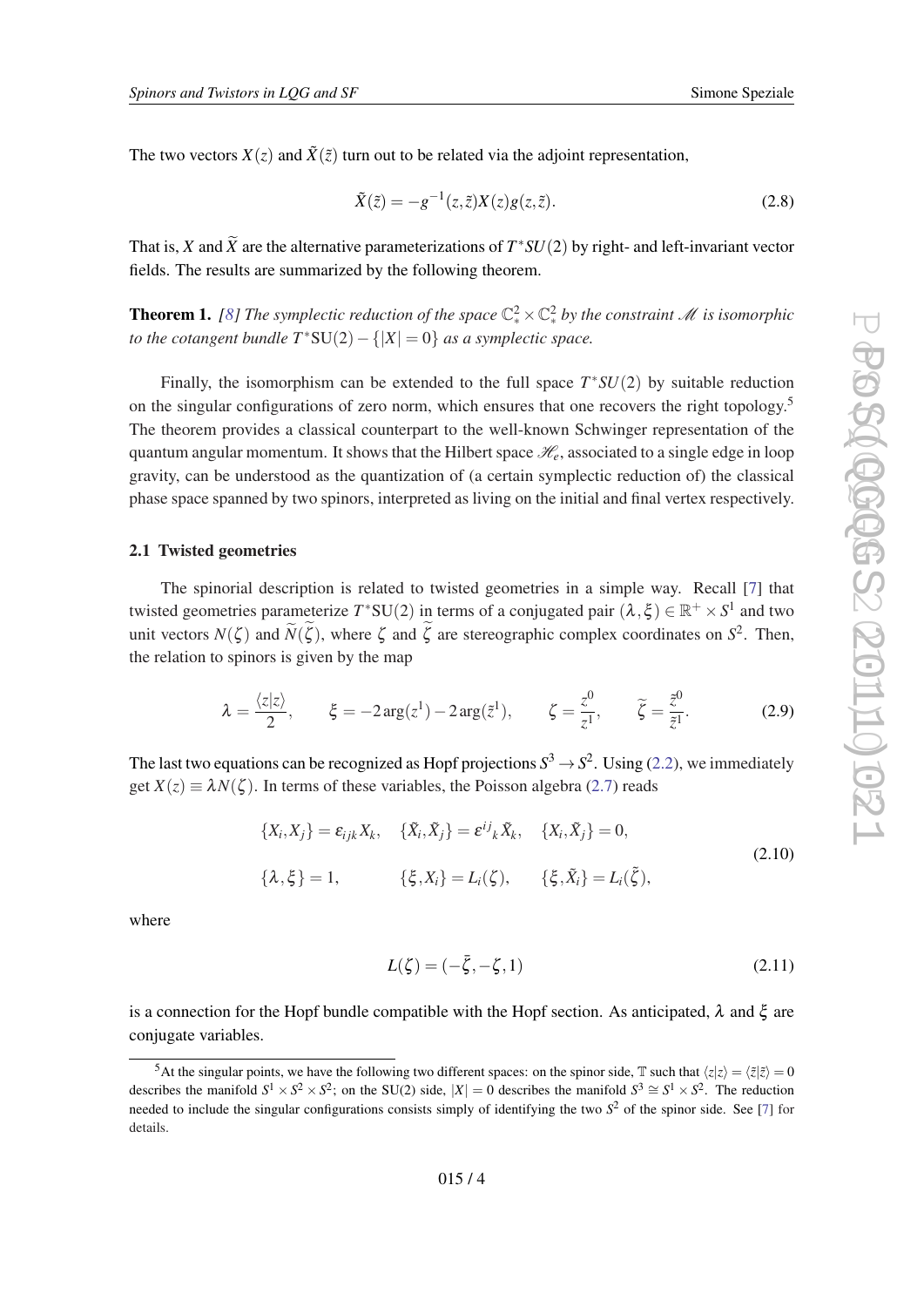#### 2.2 Twistors

The above structure can be also conveniently described in terms of a twistor [[8](#page-14-0)]. For our purposes, a twistor is simply a pair of spinors transforming under the defining representation of the Lorentz group SO(3,1). The reader should be familiar with the fact that the phase spaces  $\mathbb{C}^2$ and  $\mathbb T$  carry also a natural action of  $SL(2,\mathbb C)$ .<sup>6</sup> However, the form ([2.1\)](#page-2-0) of the Poisson brackets is not invariant under the boosts, which is an immediate consequence of the absence of an  $SL(2,\mathbb{C})$ positive-definite scalar product. An invariant symplectic structure can be obtained through a linear transformation to new spinors with a well-defined handedness,

$$
|r\rangle := \frac{1}{\sqrt{2}}\Big(|z\rangle + i|\tilde{z}|\Big), \qquad |l\rangle := \frac{1}{\sqrt{2}}\Big(|z\rangle - i|\tilde{z}|\Big). \tag{2.12}
$$

In the new variables, the Poisson brackets  $(2.1)$  $(2.1)$  $(2.1)$  read<sup>7</sup>

$$
\{|r\rangle, \langle l|\} = -i\mathbb{I}.\tag{2.13}
$$

Furthermore, the quantities

$$
\vec{J} = \text{Re}\langle l|\vec{\sigma}|r\rangle, \qquad \vec{K} = \text{Im}\langle l|\vec{\sigma}|r\rangle, \tag{2.14}
$$

generate an  $SL(2, \mathbb{C})$  algebra, and their action leaves (2.13) invariant [[14\]](#page-14-0).

The twistor  $Z = (|r\rangle, |l\rangle) \in \mathbb{T}$  transforms under  $G \in SL(2, \mathbb{C})$  as

$$
GZ = \begin{pmatrix} G|r\rangle \\ (G^{\dagger})^{-1}|l\rangle \end{pmatrix},\tag{2.15}
$$

and it comes with a natural,  $SL(2,\mathbb{C})$ -invariant (non positive definite) bilinear form,

$$
(Z',Z) := \langle l'|r \rangle + \langle r'|l \rangle. \tag{2.16}
$$

Using this we can define the *helicity* of a twistor as  $s(Z) := \frac{1}{2}$  $\frac{1}{2}(Z,\bar{Z}).$ 

Reformulated in these new variables, the constraint  $M$  can be seen to impose the vanishing of the helicity:  $\mathcal{M}(l,r) = 2s(Z)$ . Hence, the area matching means restricting attention to *null* (i.e. zero helicity) twistors, and  $\mathcal M$  generates a U(1) transformation,

$$
Z \stackrel{\mathrm{U}(1)}{\mapsto} e^{i\varphi} Z. \tag{2.17}
$$

The result of the previous section can be now summarized as a parameterization of  $T^*SU(2)$  as the canonical phase space of null twistors up to  $U(1)$  transformations. In this picture, we do not distinguish between source and target of the edge: now there is simply *one twistor* associated to each edge.

<sup>&</sup>lt;sup>6</sup>In the spinorial representations, the boosts are given respectively by  $(1/2)Re[z|\sigma|z\rangle$  and  $Re[\tilde{z}|\sigma|z\rangle$  [\[14](#page-14-0)].

<sup>7</sup>We adopt here the standard spinor conventions of distinguishing right-handed indices with a dot.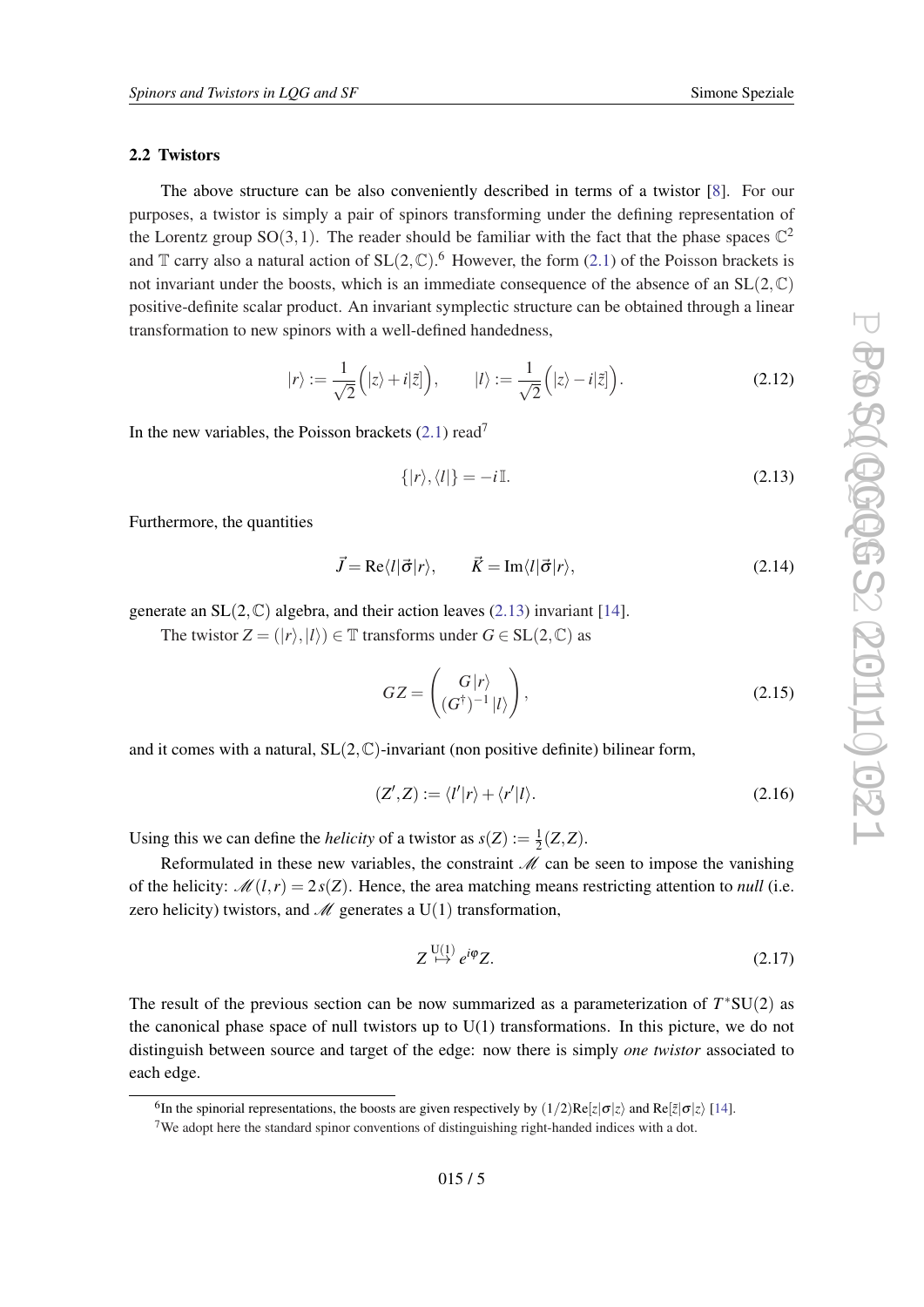#### <span id="page-5-0"></span>3. Gauge-invariant spinor networks and polyhedral geometries

Let us now generalize the previous results from a single edge to the full oriented graph  $\Gamma$ : two spinors are then living on each edge. We adapt the notation by removing the tildes, and denoting explicitly the spinors in terms of source and target nodes,  $z_e^s$  and  $z_e^t$ . Local gauge invariance is imposed at each node of the graph by the closure condition,

$$
\mathfrak{c}^n = \sum_{e \in n} X_e = \sum_{e \in n} \lambda_e N_e = 0. \tag{3.1}
$$

On each node,  $(3.1)$  gives three first class constraints, generating  $SU(2)$  transformations. Denote  $S_{\Gamma} = P_{\Gamma}/\ell^N$  the reduced space, where  $P_{\Gamma} = (\mathbb{C}_*^2 \times \mathbb{C}_*^2)/\mathscr{M})^E \cong T^* \text{SU}(2)^E$ . The result is the gaugeinvariant phase space<sup>8</sup> of loop gravity on a fixed graph. That is,  $S_{\Gamma} = T^*SU(2)^E/T^*SU(2)^N$  [\[7\]](#page-14-0). Gauge invariance eliminates the simple Cartesian structure of the initial phase space.

In terms of spinor, (3.1) is equivalent to the  $2 \times 2$  matrix equation

$$
\mathfrak{c}^n := \sum_e |z_e^n\rangle \langle z_e^n| - \frac{1}{2} \sum_e \langle z_e^n | z_e^n \rangle \mathbb{I} = 0. \tag{3.2}
$$

The spinorial description of the symplectic structure on  $S_{\Gamma}$  is summarized by the following action, with  $\tau$  an auxiliary variable playing the role of time,

$$
\mathscr{S}_{\Gamma}[z_e^{s,t}] \equiv \int d\tau \sum_e -i \langle z_e^{s,t} | \partial_{\tau} z_e^{s,t} \rangle + \sum_e \Phi_e(\langle z_e^s | z_e^s \rangle - \langle z_e^t | z_e^t \rangle) + \sum_n \sum_{e \ni n} \langle z_e^n | \Theta_n | z_e^n \rangle. \tag{3.3}
$$

The scalars Φ*<sup>e</sup>* and the traceless matrices Θ*<sup>n</sup>* are the Lagrange multipliers for area-matching and closure constraints respectively. This quantity defines a notion of *spinor network* [\[12](#page-14-0)], as the classical counterpart of a spin network. This should not be confused with a coherent spin network state. What we mean is that quantizing the classical Poissonian structure described by (3.3), we end up with the Hilbert space of gauge-invariant spin networks equipped with a representation of the holonomy-flux algebra. Conversely, any family of coherent spin network states is labelled by a point in such spinorial phase space.<sup>9</sup>

The reduced phase space  $S_{\Gamma}$  can be further given a geometric interpretation in terms of polyhedra, using the twisted geometry variables [\(2.9\)](#page-3-0). Let us briefly review this useful result, as an application of the formalism. Consider first a single node, say of valence *F*. Associated with it, there is a set of *F* unit vectors  $N_e$ ,  $e = 1...F$ , plus a norm,  $\lambda_e$ , and an angle,  $\xi_e$ . An old theorem by Minkowski guarantees that if (3.1) holds, these data reconstruct a unique polyhedron dual to the node:

**Theorem 2.** *[Minkowski] If*  $N_1, \ldots, N_F$  *are non-coplanar unit vectors and*  $\lambda_1, \ldots, \lambda_F$  *are positive numbers such that the closure condition* (3.1) *holds, than there exists a bounded, convex polyhedron whose faces have outwards normals N<sup>e</sup> and areas* λ*e, unique up to rotations and translations.*

<sup>8</sup>More precisely, a symplectic manifold itself up to singular points, see for example [[15](#page-14-0)].

<sup>9</sup>Different families of coherent spin networks exist, which differ in their peakedness properties. Regardless of their specific form, they can always be labeled by a point in that phase space.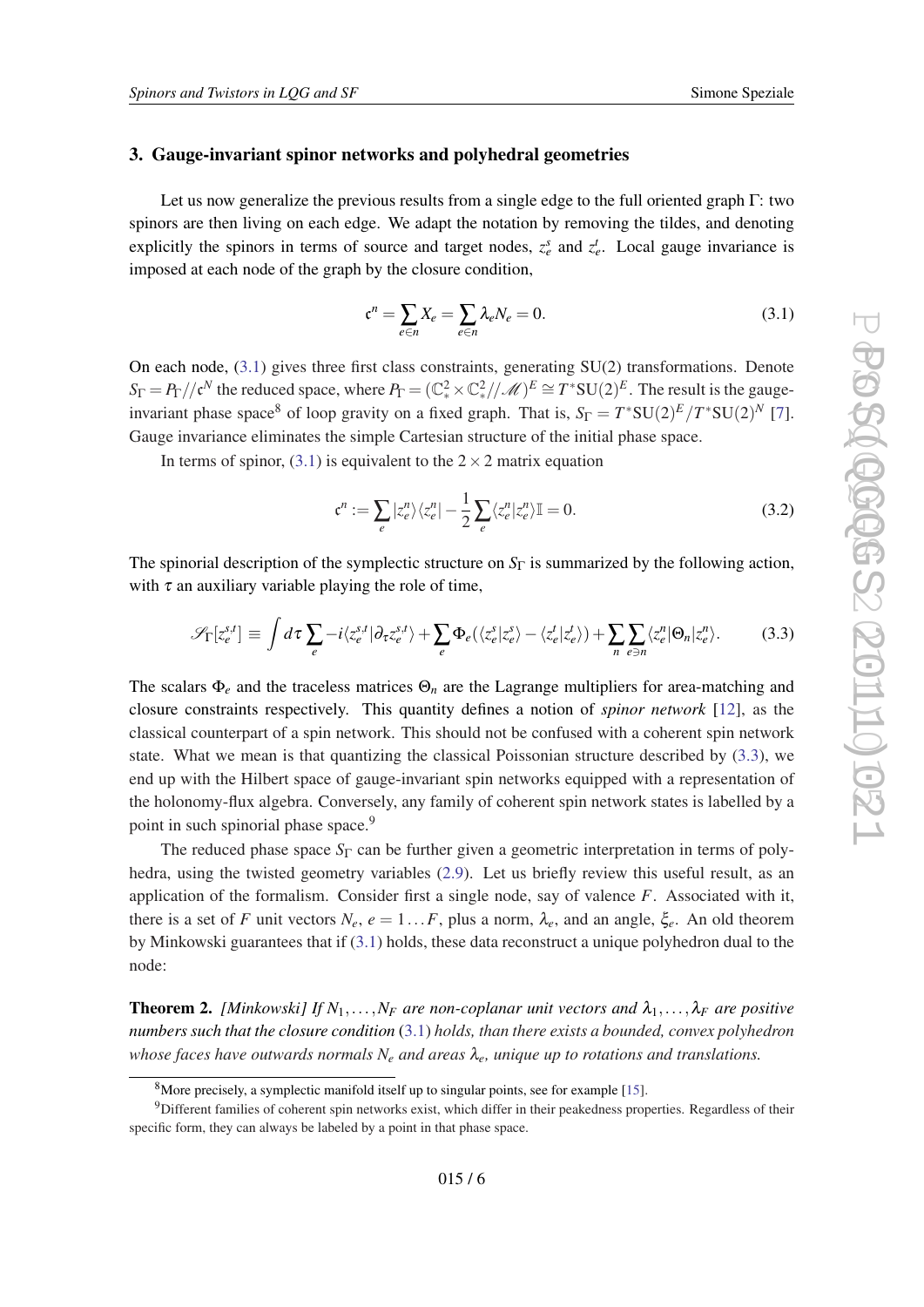<span id="page-6-0"></span>See [[9\]](#page-14-0) for more details and the explicit algorithm for the reconstruction of the polyhedron. Thanks to the theorem, a spinor network can be interpreted as a collection of polyhedra with adjacency relations established by the connectivity of the graph. The emerging geometric picture has an important peculiarity, that motivates its name of *twisted* geometries.<sup>10</sup> In fact, the geometries are piecewise flat, but can be discontinuous at the faces connecting the polyhedra. The origin of the discontinuity lies in the fact that the local face geometry of a polyhedron depends on the entire set of data of the polyhedron. A face shared by two adjacent polyhedra has, by definition, the same area, but there is nothing that guarantees the same shape. Hence, the metric on a face jumps when switching from one frame to the next, in particular the lengths, angles and even number of sides of a face change discontinuously.

To make the geometries continuous, one needs to include additional *shape-matching* conditions. For the special case of a four-valent graph, dual to a triangulation, these were found in [[16\]](#page-14-0), and effectively reduce the data to edge lengths, thus Regge calculus is recovered. For general graphs, they were studied in [\[9\]](#page-14-0), and the result would be a generalization of Regge calculus to arbitrary 3d cellular decompositions.<sup>11</sup> Such discontinuity might appear appalling at first, but it can be argued for: after all, standard Regge calculus is torsion-free, whereas the kinematical phase space of loop quantum gravity should carry room for torsion. In this geometric picture, the angles ξ*<sup>e</sup>* carry a notion of discrete *extrinsic* geometry among the polyhedra. The presence of extrinsic geometry is granted by the symplectomorphism with the algebra of *T* <sup>∗</sup>*SU*(2), which is related to a discretization of the phase space of general relativity. An elegant result, in this perspective, is the *abelianization* of part of the Poisson algebra [\(2.10](#page-3-0)), with the canonically conjugated λ*<sup>e</sup>* and ξ*<sup>e</sup>* capturing some "scalar" components of intrinsic and extrinsic geometry. See [[7](#page-14-0)] for more details on the relation between ξ*<sup>e</sup>* and extrinsic curvature. In Regge geometries, the extrinsic curvature is also captured by an angle, the dihedral angle between tetrahedra. ξ*<sup>e</sup>* can be similarly thought of, although a naive identification with a dihedral angle is prevented by the discontinuous nature of the twisted geometries.<sup>12</sup>

#### 3.1 U(*N*) formalism

The spinorial description of  $S_{\Gamma}$ , captured in [\(3.3\)](#page-5-0), unravels also the existence of a U(*N*) symmetry acting on the nodes. This symmetry arises if we allow for the individual areas – the norms  $\lambda_e$ – to vary, but keeping the value of their sum around each node fixed, and it is the classical version of the  $U(N)$  symmetry for the space of intertwiners introduced a while back in [\[18](#page-14-0)]. To bring to light this symmetry, we use a beautiful property of the spinorial description, which allows us to find a genuine algebra of invariants. Recall in fact that the basis of invariants commonly used, the scalar products  $\vec{X}_e \cdot \vec{X}_f$  (*e* and *f* being edges sharing the same node), fails to give a Poisson algebra, because of the well-known relation

$$
\{\vec{X}_e \cdot \vec{X}_f, \vec{X}_e \cdot \vec{X}_g\} = \vec{X}_e \cdot \vec{X}_f \times \vec{X}_g.
$$
\n(3.4)

 $10$ Of course, the existence of a description in terms of twistor is also a reason for the name!

 $11$ Note that the fundamental variables of such a generalization would be areas and angles, and not edge lengths.

 $12$ In fact, it has been shown in [\[17](#page-14-0)] that prior to imposing the shape matching conditions in a triangulation, there are three independent dihedral angles per triangle, one associated with each side of the triangle. It is only when the shapes match that the three coincide, and the usual dihedral angle emerges.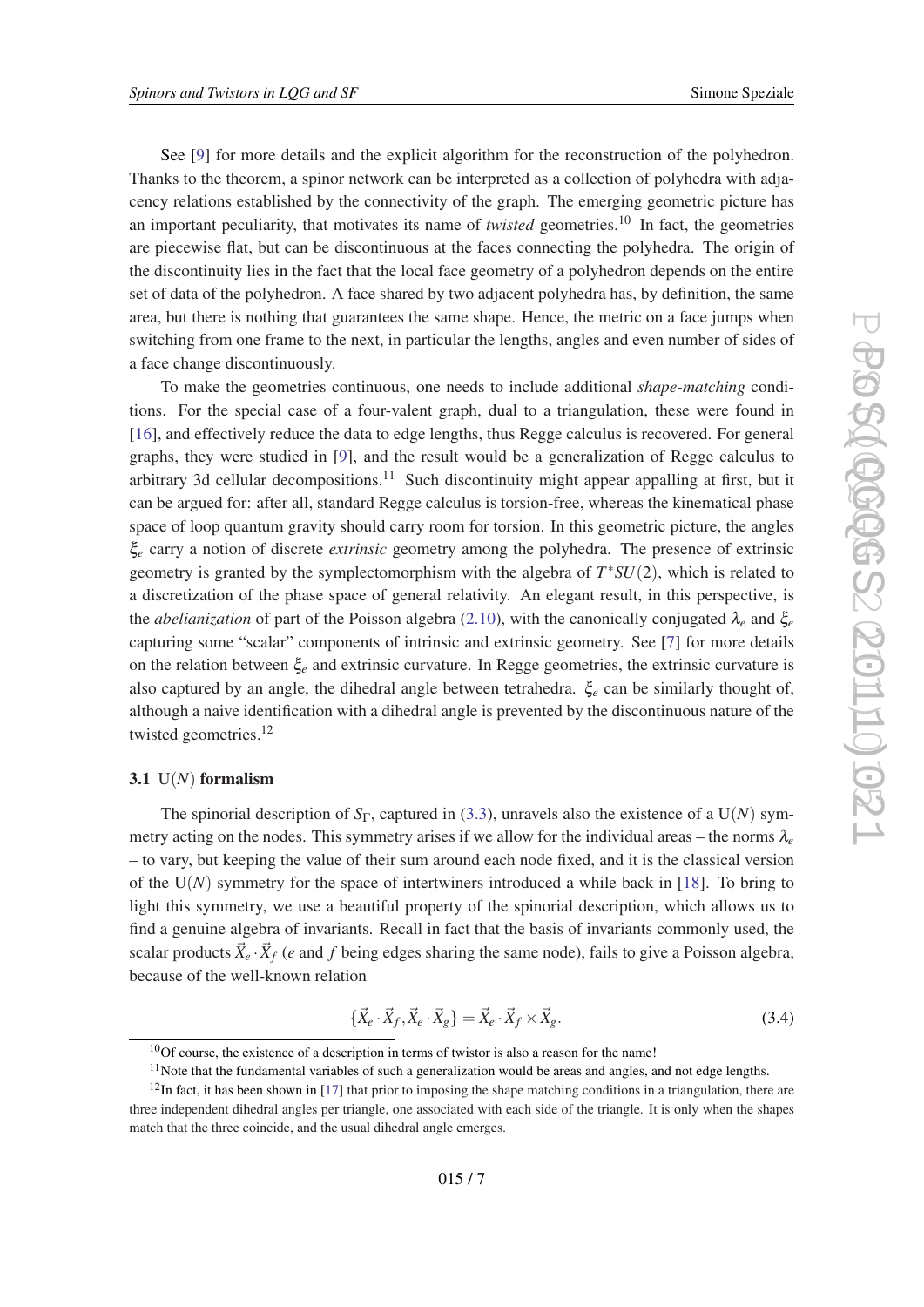A different basis is then required. Let us for the moment ignore the edge constraints  $\mathcal{M}_e$ : Then, the spinor variables completely factorize to sets of independent spinors around each node, as many as the valency of the node. A complete family of quadratic spinor invariants can be identified [[12\]](#page-14-0),

$$
E_{ef} \equiv \langle z_e | z_f \rangle, \qquad F_{ef} \equiv [z_e | z_f \rangle. \tag{3.5}
$$

The matrix *E* is Hermitian,  $E_{ef} = \overline{E}_{fe}$ , while the matrix *F* is holomorphic in the spinor variables and anti-symmetric,  $F_{ef} = -F_{fe}$ . It is easy to check that they commute with ([3.2](#page-5-0)), and that they form an (over)complete<sup>13</sup> basis of local SU(2) invariants. For instance, the scalar products are expressed via  $\vec{X}_e \cdot \vec{X}_f = \frac{1}{2}$  $\frac{1}{2}$  ( $|E_{ef}|^2 - |F_{ef}|^2$ ). Remarkably, the invariants (3.5) form a genuine algebra [[12\]](#page-14-0). In particular, the *E* alone generate a  $\mu(N)$  subalgebra. This property of the  $U(N)$  formalism has important applications which have been used at the quantum level (e.g.  $[10, 11, 12, 13]$  $[10, 11, 12, 13]$  $[10, 11, 12, 13]$  $[10, 11, 12, 13]$  $[10, 11, 12, 13]$  $[10, 11, 12, 13]$  $[10, 11, 12, 13]$  $[10, 11, 12, 13]$ ), where these invariants are promoted to operators acting on the Hilbert space of intertwiner states with fixed total area.

The individual node spaces  $\mathcal U$  represent shapes of framed polyhedra with fixed total area. Finally, reintroducing the area matching conditions among adjacent polyhedra, the various *E*,*F* variables around different nodes become related to one another, and the non-local structure of *S*<sup>Γ</sup> is recovered. All this can be summarized by the following diagram:

| Twistor phase space, $\times \mathbb{C}^4$  |               | holonomy-flux phase space, $\times T^*SU(2)$ |
|---------------------------------------------|---------------|----------------------------------------------|
|                                             | area matching |                                              |
| $\downarrow$ closure                        |               | $\downarrow$ closure                         |
| $U(N)$ formalism, $\times \mathscr{U}$<br>n |               | gauge-invariant space,                       |
|                                             | area matching | (closed) twisted geometries                  |

In both paths, we start from a simple Cartesian product phase space, which is preserved by reduction by either the area mathing or gauge invariance. It is the reduction by *both* conditions that makes the final space non-trivial.

### 4. Spinorial Hilbert space for loop gravity

We have so far discussed properties of the classical theory. However, the spinorial description has many applications also at the quantum level [[19,](#page-14-0) [20](#page-14-0)]. One of the main result is a quantum version of theorem [1](#page-3-0), which introduces a coherent spin network representation in terms of the Bargmann holomorphic representation of the harmonic oscillator.

**Theorem 3.** [\[19\]](#page-14-0) The U(1)-symmetry reduction of the double copy of the Bargmann space  $\mathcal{F}_2$  of *holomorphic, square-integrable functions in two complex variables with respect to a normalized Gaussian measure is unitarily equivalent to the space of square integrable functions over* SU(2) with respect to the Haar measure,  $\mathscr{F}_2 \otimes \mathscr{F}_2 / \mathrm{U}(1) \simeq L^2(\mathrm{SU}(2),dg)$ .

In the remainder of this section we will explain the content and the consequences of this theorem: one surprising feature of the spinorial formalism, which was discussed in [[19\]](#page-14-0), is that the

<sup>&</sup>lt;sup>13</sup>There exist  $(F-2)(F-3)$  independent *Plücker relations* among them, of the form  $F_{ij}F_{kl} = F_{ik}F_{jl} - F_{il}F_{jk}$  [[14\]](#page-14-0).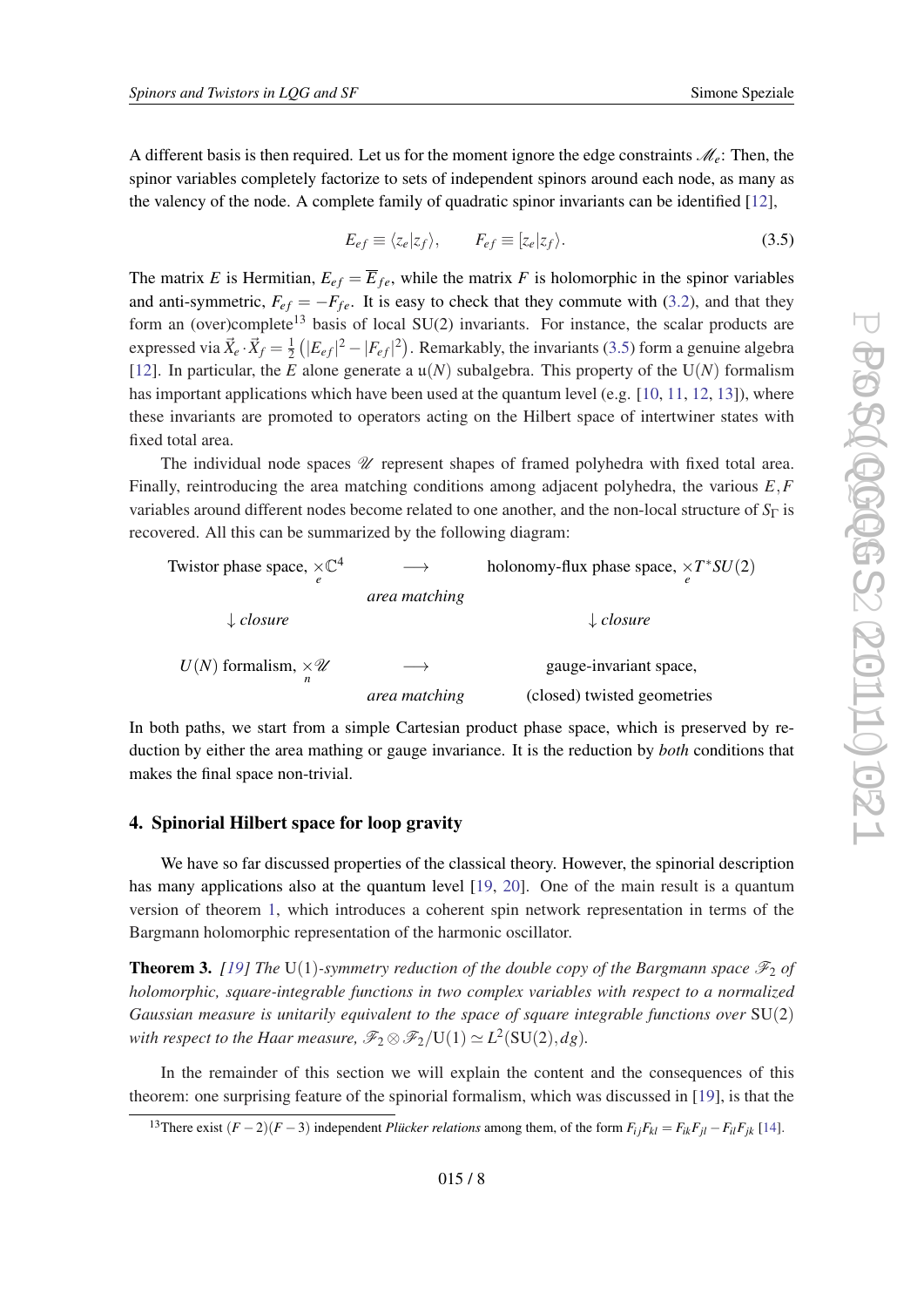<span id="page-8-0"></span>Haar measure on SU(2) turns out to be just a Gaussian measure on  $\mathbb{C}^4$  when written in terms of spinors, in the sense that

$$
\int dg f(g) = \int d\mu(z) \int d\mu(\tilde{z}) f(g(z, \tilde{z})), \qquad d\mu(z) := \frac{1}{\pi^2} e^{-\langle z|z\rangle} d^4 z.
$$

for any  $f \in L^2(SU(2))$  and the group element *g* interpreted as function of spinors as in [\(2.4\)](#page-2-0) on the right side. Using spinorial variables to characterize SU(2) can be understood as choosing a coordinate system with a lot of redundant degrees of freedom. Thus,  $f(g(z, \tilde{z}))$  is constant along certain directions in  $\mathbb{C}^4$  which can be used to turn the Haar measure into Gaussian form. We mention also that a similar construction exists for the Haar measure on  $SL(2,\mathbb{C})$  [\[22](#page-15-0)].

The usual Hilbert space associated to a single edge in loop gravity is  $\mathcal{H}_e := L^2(SU(2), dg)$ . The symplectomorphism stated in Theorem [1](#page-3-0) however allows to follow a different route. The most natural space to quantize  $\mathbb{C}^2$  and its canonical brackets [\(2.1\)](#page-2-0) is the Bargmann space  $\mathscr{F}_2$  of square-integrable, holomorphic functions over two complex coordinates with a normalized Gaussian measure,

$$
\mathcal{F}_2 := L^2_{hol}(\mathbb{C}^2, d\mu(z)),\tag{4.1}
$$

As there are two spinors, one living on each vertex of *e*, restricted by the U(1)-constraint enforcing them to have equal length, the appropriate space to look for a representation of  $T^*SU(2)$  is

$$
\mathcal{H}_e^{\text{spin}} := \mathcal{F}_2 \otimes \mathcal{F}_2 / U(1),\tag{4.2}
$$

which we call the *spinor Hilbert space* associated to an edge *e*. The spinors  $|z\rangle$  and  $|\tilde{z}\rangle$  are represented on  $\mathcal{H}_e^{\text{spin}}$  as ladder operators, *g* and *X* are then constructed as composite operators via ([2.2](#page-2-0)) and [\(2.4\)](#page-2-0). Restricting attention to  $U(1)$ -invariant functions of both spinors singles out polynomials of the form (labeled by  $\alpha, \tilde{\alpha} \in \mathbb{C}^2, j \in \frac{1}{2}\mathbb{N}$ )

$$
\mathscr{P}_{\alpha\tilde{\alpha}}^{j}(z,\tilde{z}) := \frac{1}{(2j)!} \langle \alpha | z \rangle^{2j} [\tilde{z} | \varepsilon | \tilde{\alpha} \rangle^{2j}, \qquad (4.3)
$$

which are holomorphic in both spinor variables and further have matching degree. They form an over-complete basis of  $\mathcal{H}_e^{spin}$ , the completeness relations can be derived as

$$
\int d\mu(z) \int d\mu(\tilde{z}) \overline{\mathscr{P}_{\omega\tilde{\omega}}^{j}(z,\tilde{z})} \mathscr{P}_{\alpha\tilde{\alpha}}^{k}(z,\tilde{z}) = \delta^{jk} \langle \alpha | \omega \rangle^{2j} \langle \tilde{\omega} | \alpha \rangle^{2j},
$$
  

$$
\sum_{j} \int d\mu(\omega) d\mu(\tilde{\omega}) \frac{d_{j}}{(2j)!} \overline{\mathscr{P}_{\omega\tilde{\omega}}^{j}(z_{1},\tilde{z}_{1})} \mathscr{P}_{\omega\tilde{\omega}}^{j}(z_{2},\tilde{z}_{2}) = I_{0}(2\langle z_{1} | z_{2} \rangle \langle \tilde{z}_{1} | \tilde{z}_{2} \rangle).
$$

Here  $I_0(x)$  is the zeroth modified Bessel function of first kind. It plays the role of the deltadistribution on  $\mathcal{H}_e^{\text{spin}}$ , in the sense that

$$
\int d\mu(z) \int d\mu(\tilde{z}) I_0(2\langle z|w\rangle\langle\tilde{z}|\tilde{w}\rangle) f(z,\tilde{z}) = f(w,\tilde{w}) \qquad \forall f \in \mathscr{H}_e^{\text{spin}} \tag{4.4}
$$

The basis elements (4.3) can be extented to the whole graph, and gauge-invariance imposed at the nodes via the usual group-averaging technique. The result is a new type of coherent spin networks,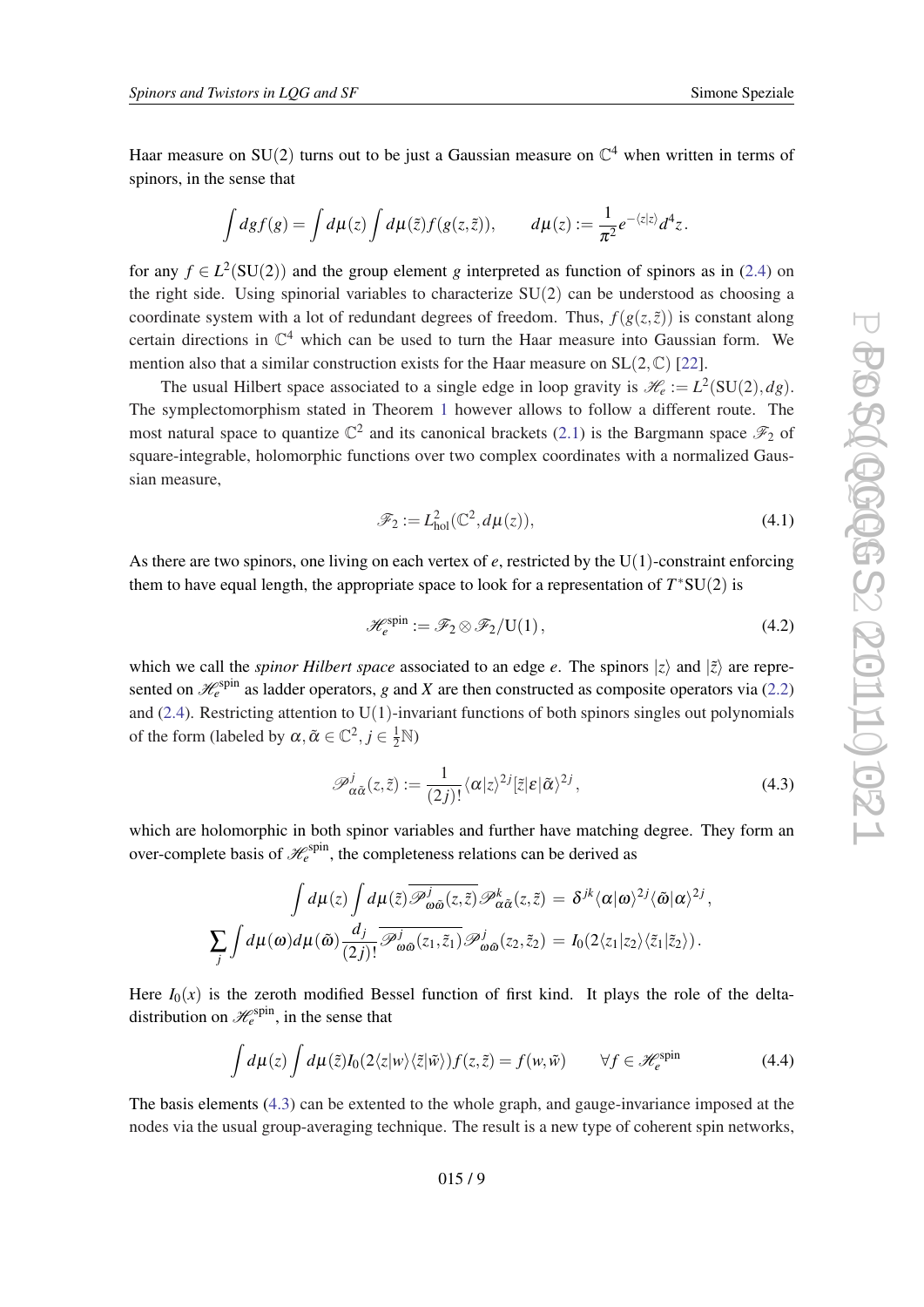based on the coherent states for the harmonic oscillator.<sup>14</sup> In particular, it carries a holomorphic representation of the holonomy-flux algebra, which is unitarily equivalent to the standard one. To see this, notice that the above completeness relations are, up to a missing factor of  $d_j := 2j + 1$ on the right side, exactly the ones fulfilled by the Wigner matrix elements in  $L^2(SU(2),dg)$  when written in the coherent state basis. Thus it is immediate to see that the two spaces are unitarily equivalent. The unitary map can explicitly be written in terms of an integral kernel as

$$
\mathcal{F}_e: \mathcal{H}_e \to \mathcal{H}_e^{\text{spin}}; \nf(g) \mapsto (\mathcal{F}_e f)(z, \tilde{z}) := \int dg \mathcal{K}_g(z, \tilde{z}) f(g), \mathcal{K}_g(z, \tilde{z}) = \sum_{k \in \mathbb{N}} \frac{\sqrt{k+1}}{k!} [\tilde{z}| \varepsilon g^{-1} | z \rangle^k.
$$
\n(4.5)

When applied to Wigner matrix elements in the coherent state basis this map has an interesting interpretation: it essentially (up to some combinatorial factors) restricts the representation matrices of SU(2), when written in terms of spinors, to their holomorphic part

$$
D_{\omega\tilde{\omega}}^{j}(g) = \left( \langle \omega | \frac{|z\rangle[\tilde{z}| - |z]\langle\tilde{z}|}{\sqrt{\langle z|z\rangle\langle\tilde{z}|\tilde{z}\rangle}} | \tilde{\omega} \rangle \right)^{2j} \stackrel{\mathcal{J}}{\mapsto} \frac{1}{(2j)! \sqrt{d_j}} \langle \omega | z \rangle^{2j} [\tilde{z}| \varepsilon | \tilde{\omega} \rangle^{2j}.
$$

The unitary map (4.5) directly generalizes from a single edge *e* to an arbitrary graph Γ, showing unitary equivalence between the Hilbert spaces  $\mathcal{H}_{\Gamma}$  and  $\mathcal{H}_{\Gamma}^{spin} = \otimes_e \mathcal{H}_e^{spin}$ :

$$
\mathscr{T}_{\Gamma} : \mathscr{H}_{\Gamma} \to \mathscr{H}_{\Gamma}^{\text{spin}}.
$$

Thus, equivalence classes of spinor functions living on different graphs  $\Gamma$  and  $\Gamma'$  can be defined by demanding the following diagram to commute

$$
\mathcal{H}_{\Gamma} \xrightarrow{\mathcal{F}_{\Gamma}} \mathcal{H}_{\Gamma}^{\text{spin}}
$$
\n
$$
\downarrow^* p_{\Gamma \Gamma'} \downarrow^* p_{\Gamma \Gamma'}^{\text{spin}}
$$
\n
$$
\mathcal{H}_{\Gamma'} \xrightarrow{\mathcal{F}_{\Gamma'}} \mathcal{H}_{\Gamma'}^{\text{spin}}
$$

Here  $* p_{\Gamma\Gamma'}$  are the isometric embeddings that define equivalence classes on the group side. Their counterparts on the spinor side  $p_{\text{IT'}}^{spin}$  are then used to define equivalence classes of spinor states. Thus, equivalence classes on the left side by construction are mapped to equivalence classes on the right side, no matter which  $\mathcal{T}_{\Gamma}$  is used. This assures that the construction is cylindrically consistent and allows to abstractly define the *continuum spinor Hilbert space* as

$$
\mathscr{H}_{LQG}^{spin}:=\overline{\cup_{\Gamma}\mathscr{H}_{\Gamma}^{spin}/\sim}.
$$

Although the exact properties of this space are, for the moment, not very well understood, this shows that the spinor tools can be lifted from a fixed graph to the continuum level. The Gaussian form of the measure, together with the simple polynomial form of the holomorphic basis [\(4.3](#page-8-0)), is expected to lead to simplification for practical computations: quantities of interest concern the moments of a simple Gaussian measure on  $\mathbb{C}^4$  for which combinatorial tools, such as Wick's theorem, are available.

<sup>14</sup>See [[21\]](#page-14-0) for comparison among some coherent spin network proposals.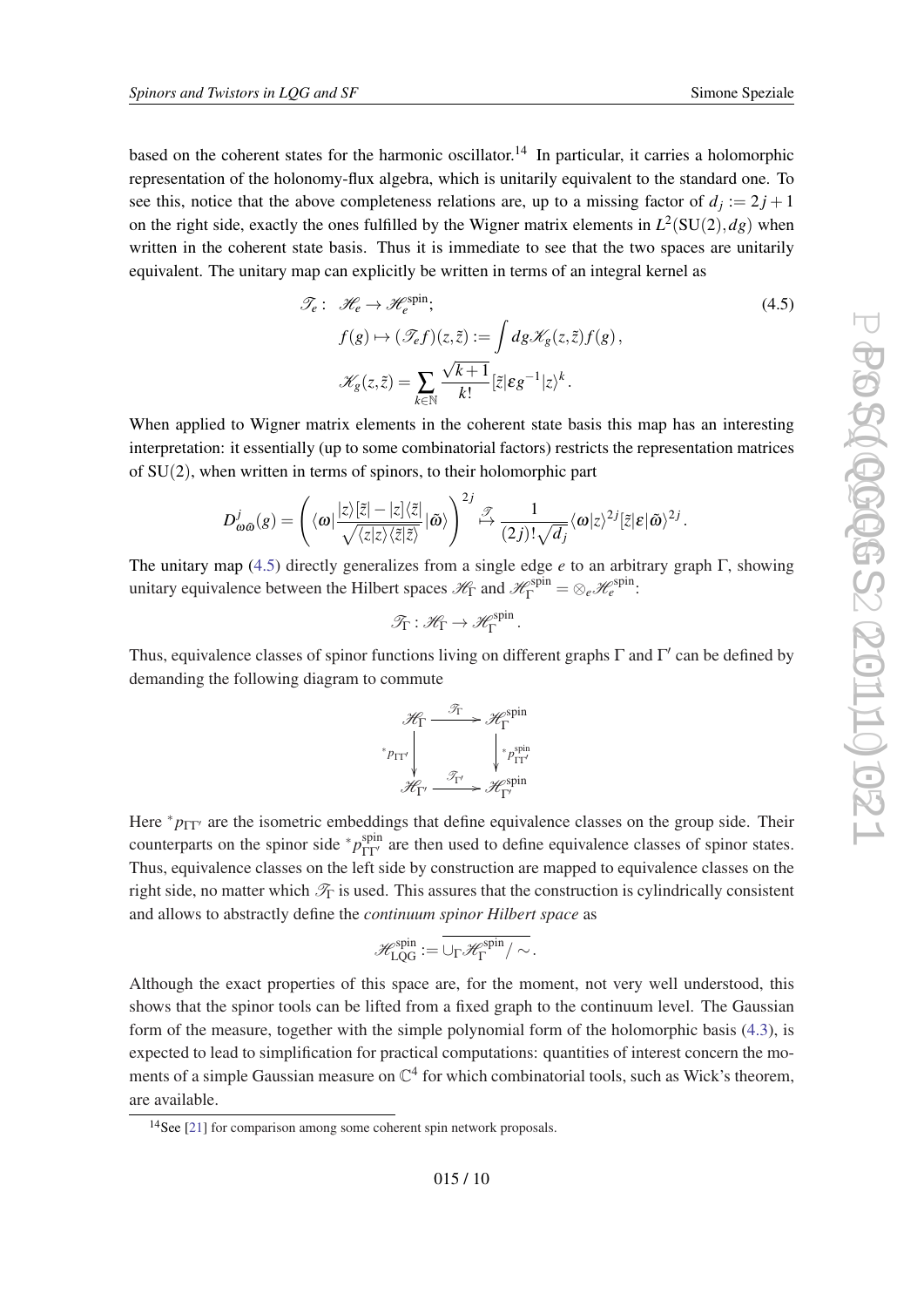#### <span id="page-10-0"></span>5. Twistors and covariant twisted geometries

The construction described in section [2](#page-1-0) can be extended to  $SL(2,\mathbb{C})$ , and gives a notion of covariant twisted geometries based on the Lorentz group and not just SU(2). This is relevant for spin foam models and for the projected spin networks used in covariant versions of loop quantum gravity. In all these models the starting point is the 12d phase space  $T^*SL(2,\mathbb{C}) \simeq SL(2,\mathbb{C}) \times$  $\mathfrak{sl}(2,\mathbb{C})$ , which is associated to each edge. Analogous to the construction of  $T^*SU(2)$  from spinors, discussed in section [2,](#page-1-0) one can construct the cotangent bundle *T* <sup>∗</sup>SL(2,C) from *twistors* [\[14](#page-14-0), [22](#page-15-0), [23](#page-15-0)]. While the algebra can be represented on T alone, representing the group element requires a second twistor. To avoid confusion with the previous twistorial description of  $T^*SU(2)$ , we denote this time  $|t\rangle$  and  $|u\rangle$  the right- and left-handed components of  $Z(u,t)$ . We take the same invariant symplectic structure,

$$
\{|t\rangle, \langle u|\} = -i\mathbb{I}.\tag{5.1}
$$

We associate this twistor to the initial node of each edge, and a partner  $\tilde{Z}(\tilde{u},\tilde{t})$  to the final node, and equipped with the same brackets (5.1). As before, we must eliminate some degenerate configurations from our description, which are now the cases  $\langle u|t \rangle = 0$  and  $\langle \tilde{u}|\tilde{t} \rangle = 0$ . We denote by  $\mathbb{T}_{2*}$  the non-degenerate space. We then consider [\[22](#page-15-0)]

$$
\vec{J}^{\mathcal{I}} = \frac{1}{2} \langle t | \vec{\sigma} | u \rangle, \qquad \vec{J}^{\mathcal{R}} = \frac{1}{2} \langle u | \vec{\sigma} | t \rangle, \qquad G = \frac{|t \rangle [\tilde{t}| - |u] \langle \tilde{u}|}{\sqrt{\langle u | t \rangle \langle \tilde{u} | \tilde{t} \rangle}},
$$

$$
\vec{J}^{\mathcal{I}} = \frac{1}{2} \langle \tilde{t} | \vec{\sigma} | \tilde{u} \rangle, \qquad \vec{J}^{\mathcal{R}} = \frac{1}{2} \langle \tilde{u} | \vec{\sigma} | \tilde{t} \rangle,
$$
(5.2)

and a similar area matching condition as before,

$$
\mathscr{M} = \langle u|t\rangle - \langle \tilde{u}|\tilde{t}\rangle, \tag{5.3}
$$

which ensures that both twistors on a given edge have the same (complex) helicity, but not necessarily vanishing as before. This time the constraint is complex, and its real and imaginary part form a first class system, whose gauge transformations are the U(1) $^{\mathbb{C}}$  transformations

$$
|t\rangle \mapsto e^{+\frac{i}{2}\beta}|t\rangle, \quad |u\rangle \mapsto e^{+\frac{i}{2}\overline{\beta}}|u\rangle, \quad |\tilde{t}\rangle \mapsto e^{-\frac{i}{2}\beta}|\tilde{t}\rangle, \quad |\tilde{u}\rangle \mapsto e^{-\frac{i}{2}\overline{\beta}}|\tilde{u}\rangle, \quad \beta \in \mathbb{C}, \tag{5.4}
$$

which leaves (5.2) invariant. Hence, the symplectic reduction removes four dimensions. On the reduced 12d surface  $\mathbb{T}_* \times \mathbb{T}_*/\mathcal{M}$ , a lengthy but simple computation shows that the coordinates (5.2) satisfy the Poisson-algebra of  $T^*SL(2,\mathbb{C})$ , with *J* and  $\tilde{J}$  again right- and left-invariant vector fields, and *G* in the defining right-handed representation  $(0,1/2)$ . By taking the hermitian conjugate  $G^{\dagger}$ , or alternatively by exchanging the spinors for their duals and vice versa in (5.2), one gets a lefthanded representation  $(1/2,0)$ .

This leads to a generalization of theorem [1](#page-3-0) to the Lorentzian case,

Theorem 4. *[[22\]](#page-15-0) The symplectic reduction of the space* T∗×T<sup>∗</sup> *by the constraint* M *is isomorphic to the cotangent bundle*  $T^*SL(2,\mathbb{C}) - \{|J| = 0\}$  *as a symplectic space.*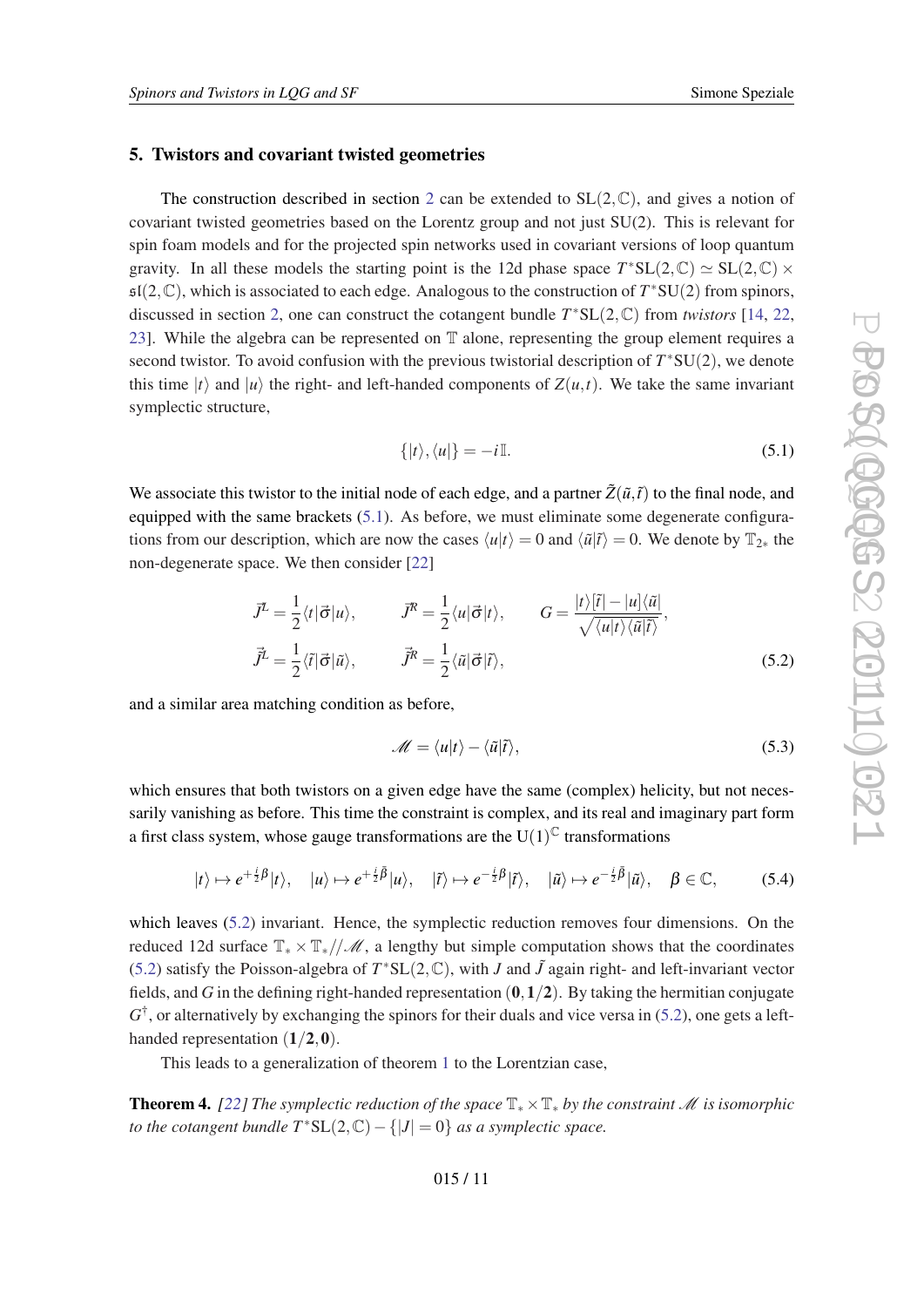<span id="page-11-0"></span>A reduction to the previous  $SU(2)$  case is obtained if we identify the canonical  $SU(2)$  subgroup of unitary matrices, via  $G^{\dagger} = G^{-1}$  and  $\vec{J}^{\perp} = \vec{J}^{\mathcal{R}}$ . This is achieved if we set  $|u\rangle = |t\rangle := |z\rangle$  and  $|\tilde{u}\rangle = |\tilde{t}\rangle := |\tilde{z}\rangle$ . Then, ([5.2](#page-10-0)) reduce to [\(2.2,2.4](#page-2-0)), and the area matching ([5.3](#page-10-0)) to ([2.5](#page-2-0)).

On the complete graph, we have a twistor per half-edge, and adapt the notation to  $Z^n = (u^n, t^n)$ , as before. The constraints are the complex area matching conditions [\(5.3](#page-10-0)) on each edge, and the  $SL(2,\mathbb{C})$  closure condition on each node, which can be written in the chiral decomposition as  $\sum_{e \in n} \vec{J}_e^R = \sum_{e \in n} \vec{J}_e^L = 0$ . In the same manner as ([3.3](#page-5-0)), the structure of such a *twistor network* is summarized by an action principle

$$
\mathcal{S}_{\Gamma}[t_e^{s,t}, u_e^{s,t}] \equiv \int d\tau \sum_e -i \langle u_e^{s,t} | \partial_{\tau} t_e^{s,t} \rangle - i \langle t_e^{s,t} | \partial_{\tau} u_e^{s,t} \rangle + \Phi_e (\langle u_e^s | t_e^s \rangle - \langle u_e^t | t_e^t \rangle) + \sum_n \sum_{e \ni n} \langle t_e^n | \Theta_n | u_e^n \rangle (5.5)
$$

where the complex scalars Φ*<sup>e</sup>* and the complex traceless matrices Θ*<sup>n</sup>* are Lagrangian multipliers.

A geometric interpretation of the twistor networks is obtained doubling up the SU(2) picture of a collection of polyhedra. We now have a pair of spinors,  $(u_e, t_e)$ , for each face around a node *n*, and accordingly a bivector  $J^{IJ} = (\vec{J}^{\mathcal{L}}, \vec{J}^{\mathcal{R}})$  via ([5.2](#page-10-0)). The bivector represents the two-normal to the face embedded in Minkowski spacetime, in the frame of *n*. The chiral closure conditions together with Minkowski's theorem imply the existence of *two* polyhedra, corresponding to the right- and left-handed sectors. A Hopf section decomposition similar to ([2.9](#page-3-0)) can be also given, see [\[22](#page-15-0)] for details. The geometric interpretation becomes more interesting if one includes the simplicity constraints. As we review below, this amounts to identifying the right- and left-handed polyhedra, and leads to a notion of *covariant* twisted geometries, a collection of 3d polyhedra with arbitrary  $SL(2,\mathbb{C})$  curvature among them.

#### 5.1  $GL(N,\mathbb{C})$  formalism

Before moving on, let us briefly discuss the algebra of invariants, which will play an important role in the following. As for the  $SU(2)$  case, a basis of invariants is given by the scalar products among bivectors, but these fail to form a proper algebra, again because of [\(3.4](#page-6-0)) which is still valid on each right/left sector. A solution to this problem can be found using spinors. As shown in [[14\]](#page-14-0), an (over)complete basis for the space of global  $SL(2,\mathbb{C})$  invariants is given by the following quantities,

$$
\langle u_i | t_j \rangle = A_{ij} - i B_{ij}, \quad \langle t_i | u_j \rangle = A_{ij} + i B_{ij}, \quad [t_i | t_j \rangle = F_{ij} - i G_{ij}, \quad [u_i | u_j \rangle = F_{ij} + i G_{ij}.
$$
 (5.6)

The matrices  $A_{ij}$  and  $B_{ij}$  are Hermitian, while  $F_{ij}$  and  $G_{ij}$  are antisymmetric and holomorphic. The invariants form a genuine algebra [\[14\]](#page-14-0), of which *A* and *B* generate a  $\mathfrak{gl}(N, \mathbb{C})$  subalgebra, which is the complexification of the  $\mathfrak{u}(N)$  algebra found in the case of SU(2) invariants.

#### 6. Holomorphic simplicity constraints

In covariant formulations of Loop Quantum Gravity, such as spin foam models, a crucial role is played by the simplicity constraints. In the continuum theory, they guarantee that the bi-vectors  $B<sup>IJ</sup>$  define a unique tetrad.<sup>15</sup> At the discrete level, they can be realized as quadratic equations on

<sup>&</sup>lt;sup>15</sup> More precisely, they imply that the two tetrads naturally defined by  $B<sup>IJ</sup>$  are to be identified, see [\[24](#page-15-0)].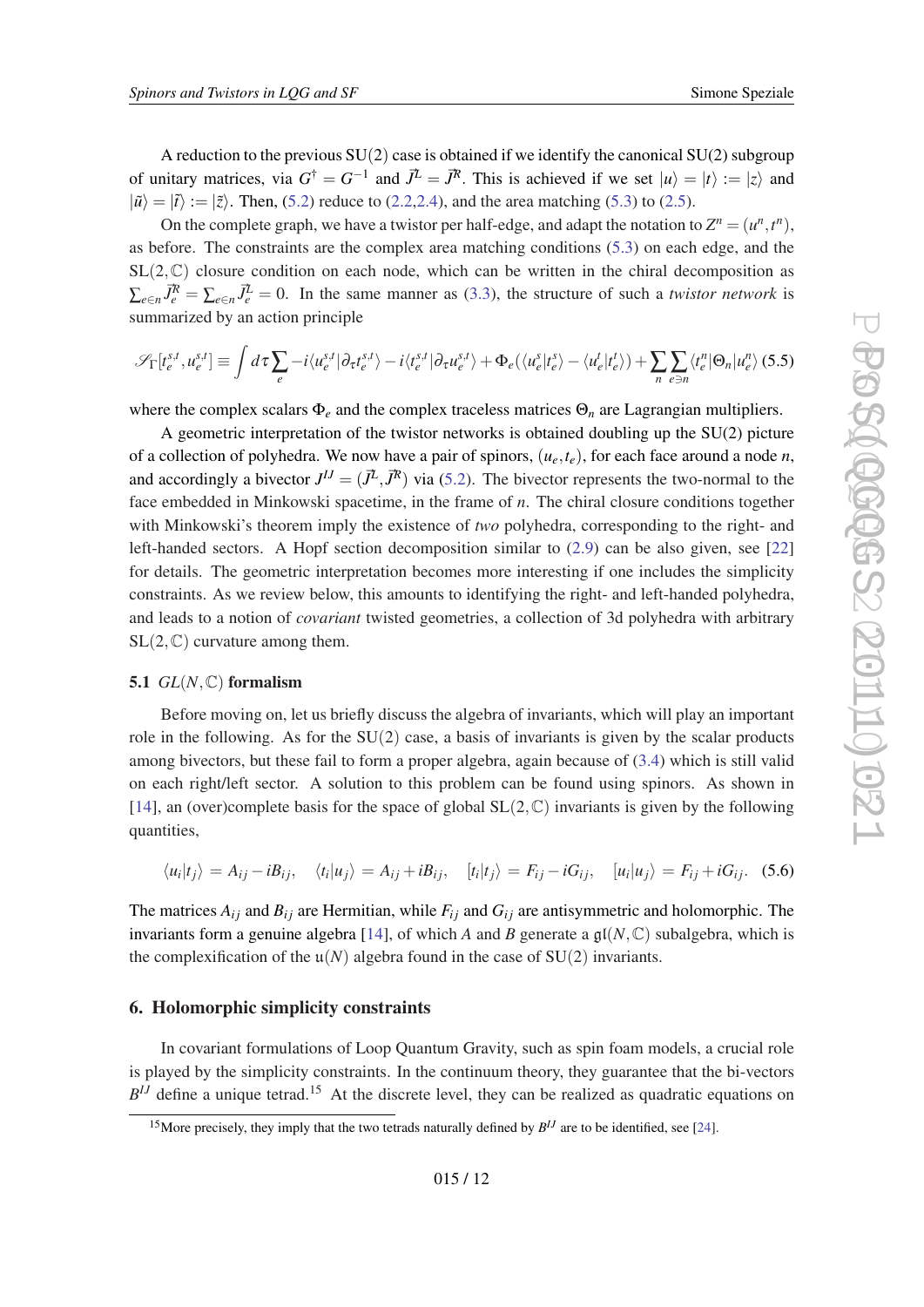<span id="page-12-0"></span>the space of  $SL(2,\mathbb{C})$  invariants,

$$
\vec{J}_e^R \cdot \vec{J}_f^R - e^{2i\theta} \vec{J}_e^L \cdot \vec{J}_f^L = 0, \qquad \theta = 2 \arctan \gamma,
$$
\n(6.1)

where  $\gamma$  is the Immirzi parameter. Alternatively, as linear equations on each edge,  $\vec{K}_e + \gamma \vec{J}_e = 0$  (in the time gauge). The linear version is the one used in the EPRL spin foam models, and can be also rewritten as

$$
\vec{J}_e^R + e^{i\theta} \vec{J}_e^L = 0. \tag{6.2}
$$

The constraints are second class, and do not form an algebra on the gauge-invariant intertwiner space, both aspects being direct consequences of ([3.4](#page-6-0)). This poses notorious difficulties at the quantum level, which have been the focal point of various discussions in the literature.

The spinorial formalism offers a new and powerful way to approach this issue. In fact, one can find a version of the constraints, quadratic in the spinors, which implies (6.1) and (6.2), and which does form a genuine algebra on the space of  $SL(2,\mathbb{C})$  invariants. It is based on the invariants discussed earlier. The new simplicity constraints have been introduced in [\[25](#page-15-0)] for the Euclidean case, and in [[14\]](#page-14-0) for the Lorentzian case. They take the form of an antisymmetric matrix,

$$
\mathcal{C}_{ef} \equiv [t_e|t_f\rangle - e^{i\theta}[u_e|u_f\rangle = 0. \tag{6.3}
$$

The constraints are holomorphic with respect to the natural complex structure of the spinors, and furthermore they Poisson commute with each other:

$$
\{\mathscr{C}_{ef}, \mathscr{C}_{gh}\} = 0,\tag{6.4}
$$

while of course  $\{\mathscr{C}_{ef}, \overline{\mathscr{C}}_{gh}\}\neq 0$ . This is the key property of such holomorphic simplicity constraints, which has important applications at the quantum level. Notice that because of the Plücker relations, there are only  $2N - 3$  independent constraints per node. Nevertheless, they can all be imposed harmlessly since they commute. See [\[14](#page-14-0)] for more details. Observe also that the distinction between diagonal and off-diagonal constraints, familiar from the quadratic version (6.1), now disappears, with the advantage of a proper algebra and a clear holomorphic factorization.

If we add the holomorphic simplicity constraints  $(6.3)$  to the action of twistor networks  $(5.5)$  $(5.5)$ , we get a notion of *simple* twistor networks,

$$
\mathcal{S}_{\Gamma}^{simple}[t_e^{s,t}, u_e^{s,t}] = \mathcal{S}_{\Gamma}[t_e^{s,t}, u_e^{s,t}] + \int d\tau \sum_n \sum_{e,f \ni n} \Psi_{e,f} \left( [t_e^n | t_f^n \rangle - e^{i\theta} [u_e^n | u_f^n \rangle \right), \tag{6.5}
$$

with Ψ<sub>e, f</sub> a suitable Lagrange multiplier. The role of the simplicity constraints is then to identify the right- and left-handed sectors as in  $(6.2)$ , up to a  $\gamma$ -dependent phase. This identifies a unique polyhedron around each node, with the face bivectors all lying in the same 3d spacelike surface, plus a timelike normal,  $N_n^I$ , encoded in the spinors [\[14](#page-14-0)]. The role of the Immirzi parameter is to determine the true area bivector as  $B^{IJ} = (\mathbb{I} - \gamma \star)J^{IJ}$ . This information can be effectively traded for a *single* spinor  $|z_e^n\rangle$  per half-edge, and one pure boost  $\Lambda_n \in SL(2,\mathbb{C})/SU(2)$  per node, such that  $|t_e^n\rangle = \Lambda_n |z_e^n\rangle$  and  $|u_e^n\rangle = (\Lambda_n)^{-1} |z_e^n\rangle$  [[14\]](#page-14-0). In other words, a simple twistor network describes a covariant twisted geometry: a collection of closed 3d polyhedra with arbitrary  $SL(2,\mathbb{C})$  curvature among them.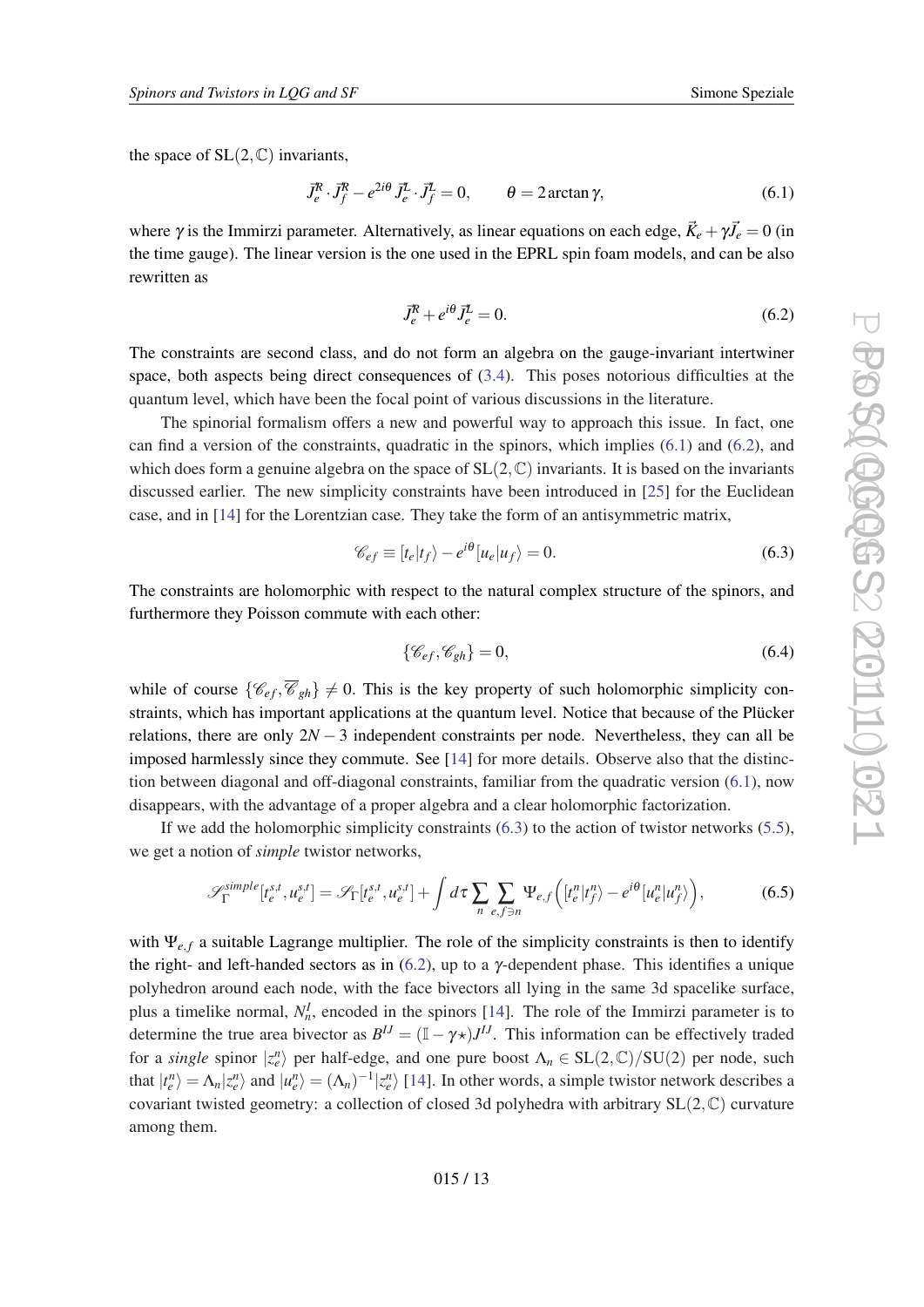These simple twistor networks are very interesting from the perspective that they contain the same information as a normal spinor network for  $SU(2)$ , but allow to describe its natural embedding into a  $SL(2,\mathbb{C})$ -invariant structure, through the introduction of non-trivial time-normals living at each vertex of the graph  $\Gamma$ . They provide a classical version of the simple projected spin networks [[26\]](#page-15-0), which form the boundary Hilbert space of EPRL/FK spin foam models [\[26](#page-15-0), [27](#page-15-0)]. Furthermore, the existence of a new, holomorphic formulation of the simplicity constraints [\(6.3\)](#page-12-0), allows a new treatment of the quantization, in which all the constraints are treated on the same footing and imposed strongly thanks to their commutativity. This program has been realized in [\[25](#page-15-0), [28,](#page-15-0) [29\]](#page-15-0) for the Euclidean case, where it was shown its equivalence to a weak imposition, á la Gupta-Bleuler, of the original second class quadratic constraints. Exact solutions have been constructed as coherent  $U(N)$  intertwiners, and the resulting spinfoam amplitudes are directly written as a discrete action in terms of spinors and holonomies. For the Lorentzian case, the construction of suitable coherent states has not appeared yet, and the quantization program is in progress [[30](#page-15-0)].

# 7. Summary and Outlook

Describing the classical phase space of loop quantum gravity in terms of spinor variables appears to be a powerful idea. The standard holonomy-flux structure is derived from a much simpler collection of spinors on a graph, a spinor network. This is linked to a discrete geometric picture, the twisted geometries [[7](#page-14-0), [8](#page-14-0)]. The spinors give a different Hilbert space representation for loop gravity and new calculational tools [\[19](#page-14-0), [20](#page-14-0)], which are expected to find many application: physical quantities such as correlation functions in loop quantum gravity involve complicated  $SU(2)$  integrals, which with the help of spinors become Gaussian integrals over the complex plane, a priori much easier to handle. Furthermore, these ideas extend naturally to covariant descriptions in which the full Lorentz group appears. Using the relation to twistors [\[8\]](#page-14-0), it is straighforward to extend the spinorial formalism to SL(2,C), described in terms of *twistor networks* [[22,](#page-15-0) [23](#page-15-0)]. This allows the identification of new holomorphic simplicity constraints [[14](#page-14-0)], classically equivalent to the usual linear and quadratic constraints, but with the key property that they Poisson commute. Including these constraints, one gets simple twistor networks describing covariant twisted geometries, a collection of 3d polyhedra with arbitrary  $SL(2,\mathbb{C})$  curvature among them.

Finally, for some references, recent developments using spinor techniques in the context of loop gravity and spin foams include a toy-model for quantum cosmology [\[31](#page-15-0), [32](#page-15-0), [33](#page-15-0), [34](#page-15-0)], a new look on the simplicity constraints in spinfoam models [[25,](#page-15-0) [28](#page-15-0), [29,](#page-15-0) [14\]](#page-14-0), advances in the context of group field theory [[35\]](#page-15-0) and topological BF-theory [[36](#page-15-0)]. This spinorial framework in the covariant context could provide a new angle of attack to tackle the issue of renormalization and coarsegraining of spin foam amplitudes and group field theories [[29](#page-15-0), [35\]](#page-15-0).

## Acknowledgements

Simone would like to thank the organizers of the School for the invitation to lecture. This work was partially supported by the ANR "Programme Blanc" grant LQG-09.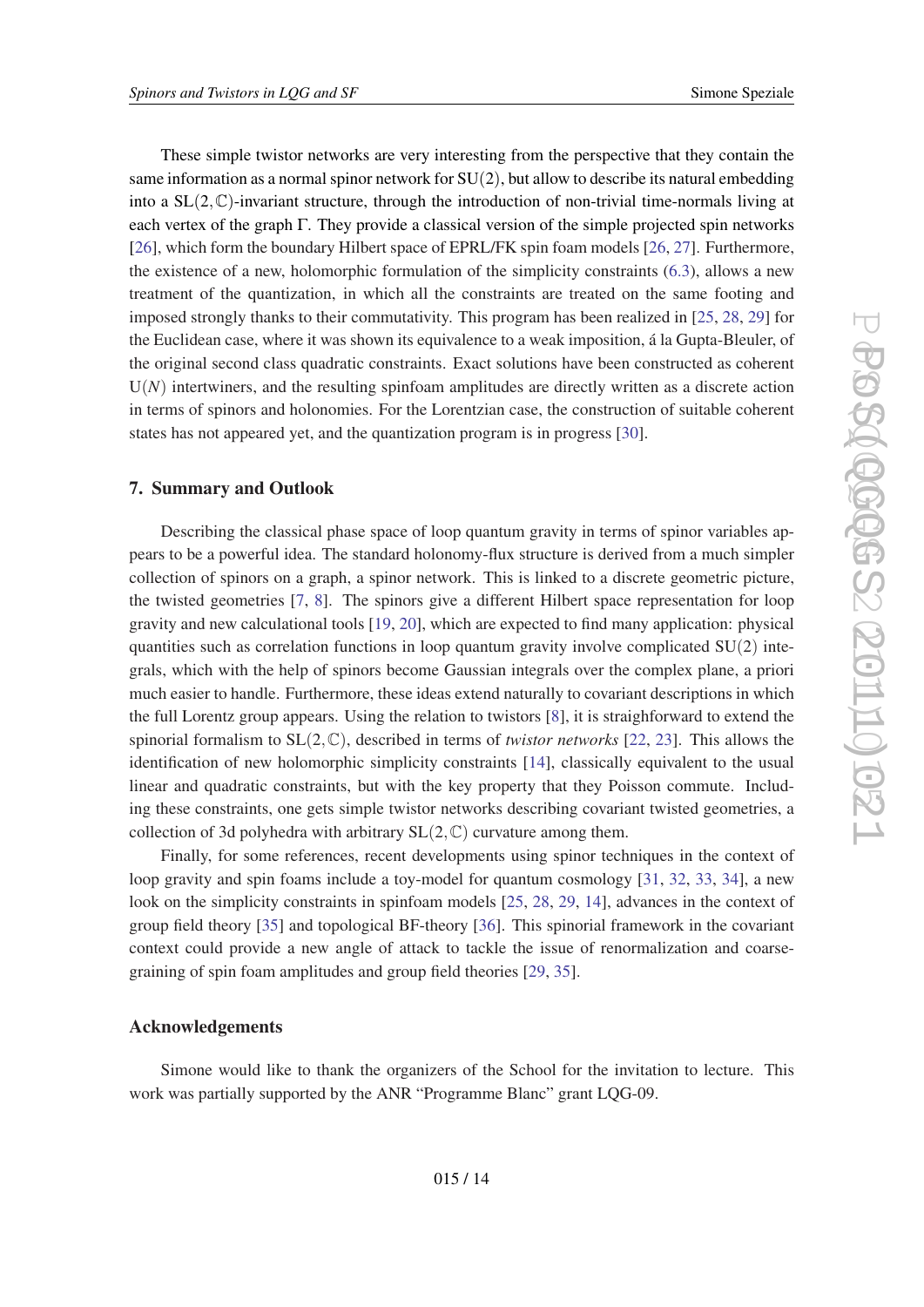#### <span id="page-14-0"></span>References

- [1] C. Rovelli and S. Speziale, *On the geometry of loop quantum gravity on a graph*, *Phys.Rev.* D82 (2010) 044018 [[1005.2927](http://arXiv.org/abs/1005.2927)].
- [2] A. Ashtekar, A. Corichi and J. A. Zapata, *Quantum theory of geometry III: Noncommutativity of Riemannian structures*, *Class.Quant.Grav.* 15 (1998) 2955–2972 [[gr-qc/9806041](http://arXiv.org/abs/gr-qc/9806041)].
- [3] T. Thiemann, *Quantum spin dynamics (QSD): 7. Symplectic structures and continuum lattice formulations of gauge field theories*, *Class.Quant.Grav.* 18 (2001) 3293–3338 [[hep-th/0005232](http://arXiv.org/abs/hep-th/0005232)].
- [4] E. Bianchi, *Loop Quantum Gravity a la Aharonov-Bohm*, [0907.4388](http://arXiv.org/abs/0907.4388).
- [5] L. Freidel, M. Geiller and J. Ziprick, *Continuous formulation of the Loop Quantum Gravity phase space*, [1110.4833](http://arXiv.org/abs/1110.4833).
- [6] A. Baratin, B. Dittrich, D. Oriti and J. Tambornino, *Non-commutative flux representation for loop quantum gravity*, *Class.Quant.Grav.* 28 (2011) 175011 [[1004.3450](http://arXiv.org/abs/1004.3450)].
- [7] L. Freidel and S. Speziale, *Twisted geometries: A geometric parametrisation of SU(2) phase space*, *Phys.Rev.* **D82** (2010) 084040 [[1001.2748](http://arXiv.org/abs/1001.2748)].
- [8] L. Freidel and S. Speziale, *From twistors to twisted geometries*, *Phys.Rev.* D82 (2010) 084041 [[1006.0199](http://arXiv.org/abs/1006.0199)].
- [9] E. Bianchi, P. Dona and S. Speziale, *Polyhedra in loop quantum gravity*, *Phys.Rev.* D83 (2011) 044035 [[1009.3402](http://arXiv.org/abs/1009.3402)].
- [10] L. Freidel and E. R. Livine, *The Fine Structure of SU(2) Intertwiners from U(N) Representations*, *J.Math.Phys.* 51 (2010) 082502 [[0911.3553](http://arXiv.org/abs/0911.3553)].
- [11] L. Freidel and E. R. Livine, *U(N) Coherent States for Loop Quantum Gravity*, *J.Math.Phys.* 52 (2011) 052502 [[1005.2090](http://arXiv.org/abs/1005.2090)].
- [12] E. F. Borja, L. Freidel, I. Garay and E. R. Livine, *U(N) tools for Loop Quantum Gravity: The Return of the Spinor*, *Class.Quant.Grav.* 28 (2011) 055005 [[1010.5451](http://arXiv.org/abs/1010.5451)].
- [13] E. F. Borja, J. Diaz-Polo and I. Garay, "U(N) and holomorphic methods for LQG and Spin Foams," arXiv:1110.4578 [gr-qc].
- [14] M. Dupuis, L. Freidel, E. R. Livine and S. Speziale, *Holomorphic Lorentzian Simplicity Constraints*, [1107.5274](http://arXiv.org/abs/1107.5274).
- [15] B. Bahr and T. Thiemann, *Gauge-invariant coherent states for loop quantum gravity. II. Non-Abelian gauge groups*, *Class.Quant.Grav.* 26 (2009) 045012 [[0709.4636](http://arXiv.org/abs/0709.4636)].
- [16] B. Dittrich and S. Speziale, *Area-angle variables for general relativity*, *New J.Phys.* 10 (2008) 083006 [[0802.0864](http://arXiv.org/abs/0802.0864)].
- [17] B. Dittrich and J. P. Ryan, *Phase space descriptions for simplicial 4d geometries*, *Class.Quant.Grav.* 28 (2011) 065006 [[0807.2806](http://arXiv.org/abs/0807.2806)].
- [18] F. Girelli and E. R. Livine, *Reconstructing quantum geometry from quantum information: Spin networks as harmonic oscillators*, *Class.Quant.Grav.* 22 (2005) 3295–3314 [[gr-qc/0501075](http://arXiv.org/abs/gr-qc/0501075)].
- [19] E. R. Livine and J. Tambornino, *Spinor Representation for Loop Quantum Gravity*, [1105.3385](http://arXiv.org/abs/1105.3385).
- [20] E. R. Livine and J. Tambornino, *Loop gravity in terms of spinors*, [1109.3572](http://arXiv.org/abs/1109.3572).
- [21] L. Freidel, E. Livine and S. Speziale, *Quantum twisted geometries and coherent states*, . to appear.